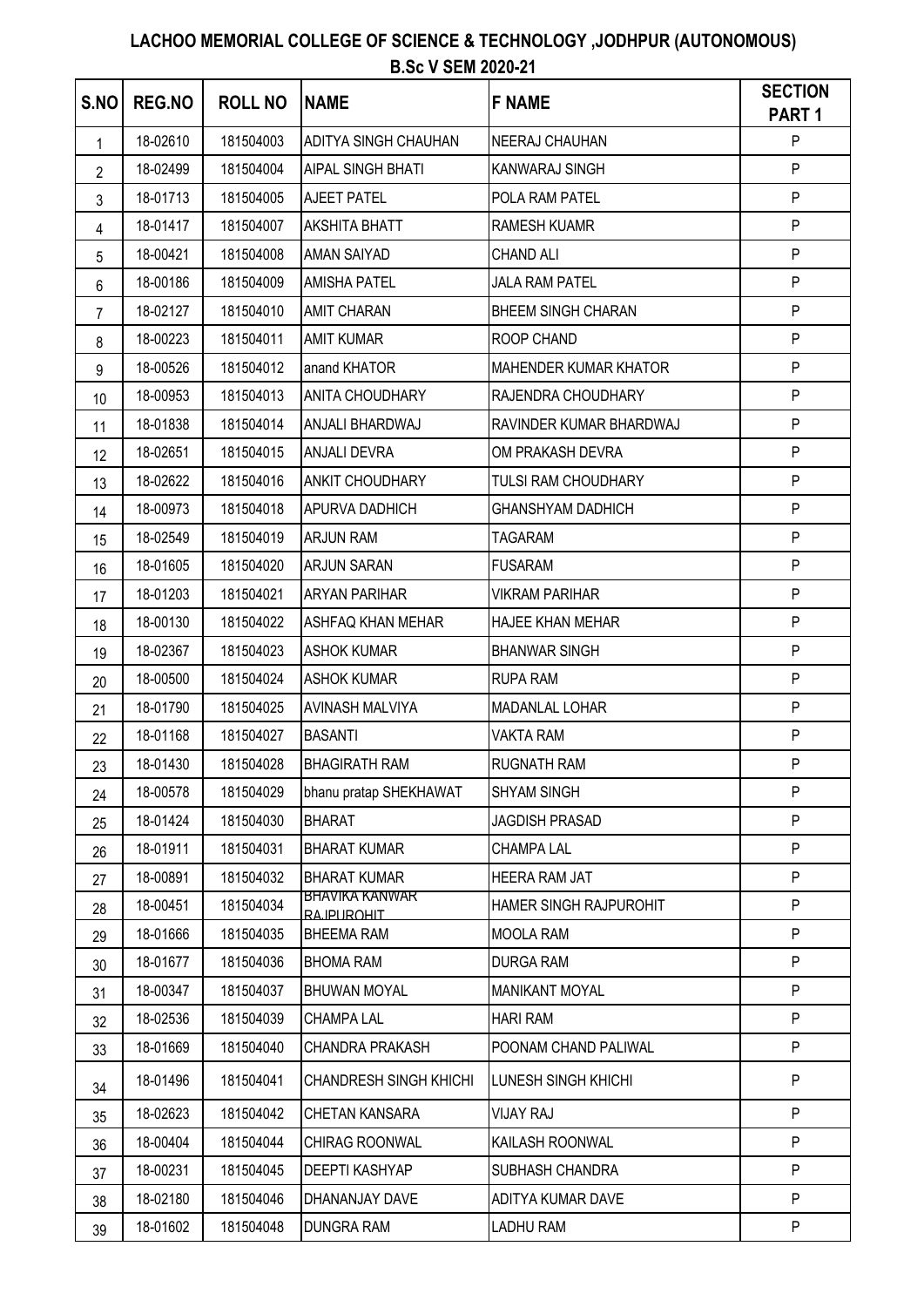| S.NO            | <b>REG.NO</b> | <b>ROLL NO</b> | <b>NAME</b>                               | <b>F NAME</b>                 | <b>SECTION</b><br><b>PART 2</b> |
|-----------------|---------------|----------------|-------------------------------------------|-------------------------------|---------------------------------|
| 1               | 18-01510      | 181504049      | <b>FARSA RAM</b>                          | <b>MOOLA RAM</b>              | P                               |
| 2               | 18-01308      | 181504051      | <b>GAURAV MOKHA</b>                       | <b>MADHUKAR MOKHA</b>         | P                               |
| 3               | 18-01052      | 181504052      | <b>GAUTAM SINGH</b>                       | <b>ASHOK SINGH</b>            | P                               |
| 4               | 18-01799      | 181504054      | <b>GHANSHYAM SUTHAR</b>                   | NARAYAN RAM                   | P                               |
| 5               | 18-01956      | 181504055      | <b>GIRDHAR GEHLOT</b>                     | KAILASH CHANDRA               | P                               |
| 6               | 18-01376      | 181504056      | <b>GOVIND SINGH</b>                       | <b>NARPAT SINGH</b>           | P                               |
| 7               | 18-00625      | 181504057      | <b>GOVIND SONI</b>                        | <b>BUDDHI PRAKASH SONI</b>    | P                               |
| 8               | 18-00336      | 181504058      | <b>HAFI KHALEEQ USMANI</b>                | <b>FAIZ AHMED USMANI</b>      | P                               |
| 9               | 18-00893      | 181504059      | <b>HANWANT KUMAR</b>                      | <b>KESHAR LAL</b>             | P                               |
| 10 <sup>°</sup> | 18-00819      | 181504060      | <b>HARISH KUMAR</b>                       | <b>BHANWAR LAL</b>            | P                               |
| 11              | 18-02701      | 181504063      | <b>HIMANSHU KHATRI</b>                    | <b>JAGDISH KHATRI</b>         | P                               |
| 12              | 18-01568      | 181504064      | <b>HIMANSHU PARIHAR</b>                   | PRAKASH KUMAR                 | P                               |
| 13              | 18-02113      | 181504065      | <b>HITESH SINGH</b>                       | <b>JAGDISH SINGH</b>          | P                               |
| 14              | 18-01628      | 181504066      | <b>JASRAJ</b>                             | <b>MOHANLAL</b>               | P                               |
| 15              | 18-00926      | 181504068      | JAYESH KUMAR GEHLOT                       | MANGI LAL GEHLOT              | P                               |
| 16              | 18-01709      | 181504070      | <b>JITENDRA</b>                           | <b>BHANWAR LAL</b>            | P                               |
| 17              | 18-00914      | 181504071      | <b>JITENDRA KUMAR</b>                     | <b>SURESH KUMAR</b>           | P                               |
| 18              | 18-01132      | 181504072      | <b>JITENDRA SINGH</b>                     | <b>CHAIN SINGH</b>            | P                               |
| 19              | 18-00598      | 181504073      | JITENDRA SINGH TANWAR                     | HIMMAT SINGH TANWAR           | P                               |
| 20              | 18-02624      | 181504074      | <b>JODHA RAM</b>                          | PANCHANA RAM                  | P                               |
| 21              | 18-01622      | 181504075      | <b>JYOTI SONI</b>                         | PRAVEEN KUMAR SONI            | P                               |
| 22              | 18-02269      | 181504076      | <b>KAILASH BASAT</b>                      | <b>BASTI RAM</b>              | P                               |
| 23              | 18-00652      | 181504077      | KAILASH KUMAR PATEL                       | <b>BABU LAL</b>               | P                               |
| 24              | 18-01803      | 181504078      | <b>KAMAL KISHOR</b>                       | <b>JAGDISH PRASAD</b>         | P                               |
| 25              | 18-02476      | 181504079      | <b>KANTILAL</b>                           | <b>TILA RAM</b>               | P.                              |
| 26              | 18-02247      | 181504080      | KAPIL GEHLOT                              | HUKAM SINGH GEHLOT            | P                               |
| 27              | 18-01444      | 181504081      | <b>KARAN FARODA</b>                       | JAGA RAM FARODA               | P                               |
| 28              | 18-00038      | 181504082      | <b>KARTIK SONI</b>                        | RAJENDRA KUMAR                | P                               |
| 29              | 18-00980      | 181504083      | <b>KHUSH SOLANKI</b>                      | RAVINDRA KUMAR                | P                               |
| 30              | 18-00751      | 181504084      | KHUSHWANT SINGH CHARAN JABAR SINGH CHARAN |                               | P                               |
| 31              | 18-01313      | 181504099      | <b>MAHAVIR SINGH</b>                      | <b>GOPAL KISHAN</b>           | P                               |
| 32              | 18-01686      | 181504104      | <b>MAHIMA JAIN</b>                        | RAMESH JAIN                   | P                               |
| 33              | 18-00810      | 181504127      | <b>MUSKAN</b>                             | SH FANINDER KUMAR SINGH SINGH | P                               |
| 34              | 18-02707      | 181504138      | NITIN KUMAR KHATRI                        | <b>JETHA RAM</b>              | P                               |
| 35              | 18-01013      | 181504154      | PRASHANT SINGH                            | <b>LAL SINGH</b>              | P.                              |
| 36              | 18-00758      | 181504174      | ratan SINGH                               | <b>NARSINGH</b>               | P.                              |
| 37              | 18-01906      | 181504190      | SHUBHAM VYAS                              | <b>RAJESH KUMAR</b>           | P.                              |
| 38              | 18-02648      | 181504208      | <b>UJJWAL DAVE</b>                        | <b>LEKHRAJ DAVE</b>           | P.                              |
| 39              | 18-01951      | 181504216      | <b>VIKRAM KUMAR</b>                       | RANCHHOD RAM                  | P.                              |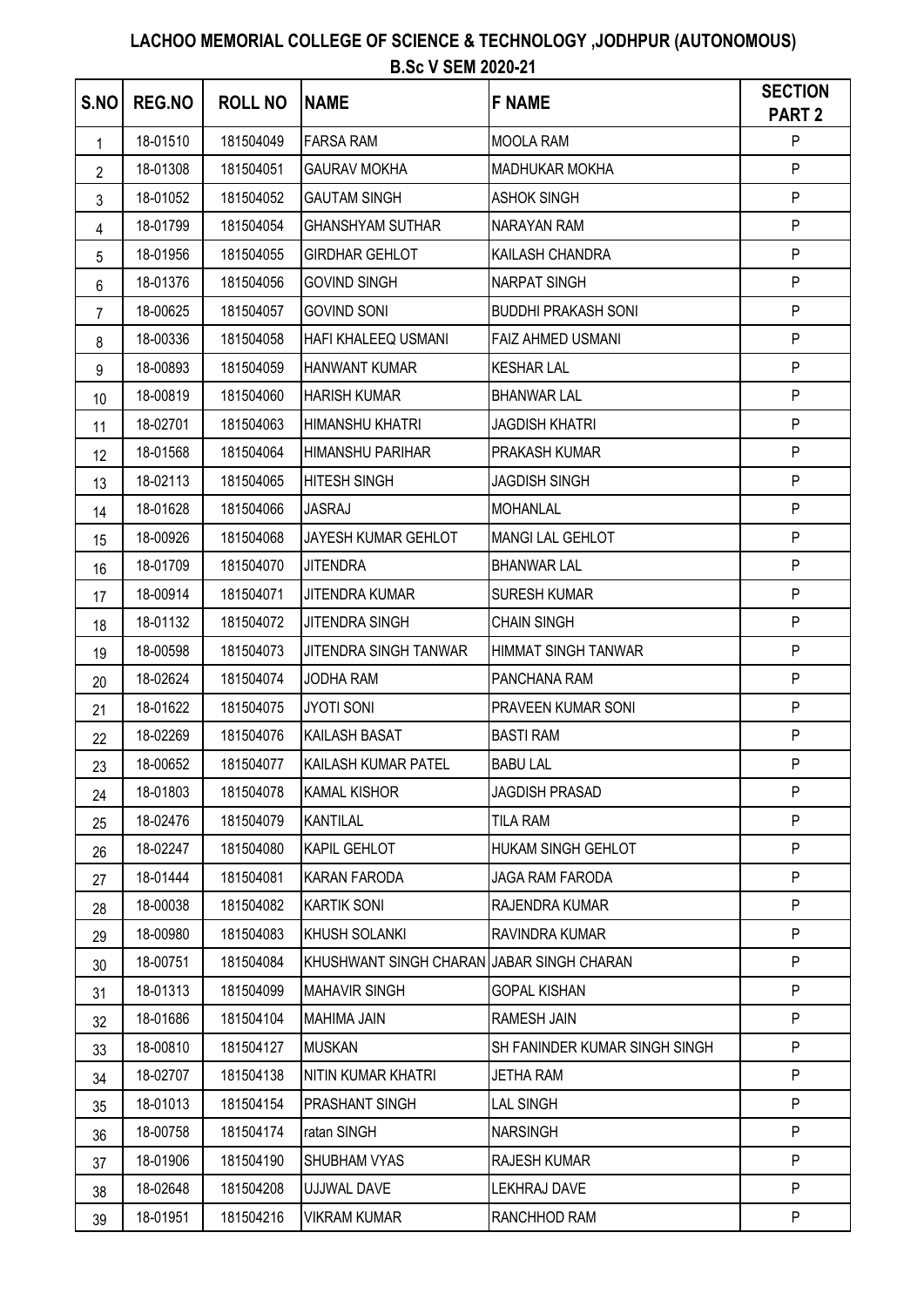# **LACHOO MEMORIAL COLLEGE OF SCIENCE & TECHNOLOGY ,JODHPUR (AUTONOMOUS)**

#### **B.Sc V SEM 2020-21**

| S.NO           |          | <b>REG.NO   ROLL NO   NAME</b> |                                  | <b>F NAME</b>                   | <b>SECTION</b><br>PART <sub>1</sub> |
|----------------|----------|--------------------------------|----------------------------------|---------------------------------|-------------------------------------|
| $\mathbf{1}$   | 18-02706 |                                | 181504033 BHAVANA KUMARI         | <b>RAJA RAM</b>                 | Q                                   |
| $\overline{2}$ | 18-02665 |                                | 181504038 BRIJPAL SINGH          | <b>JASPAL SINGH</b>             | Q                                   |
| 3              | 18-00449 | 181504043                      | chetan singh BHATI               | <b>INDRA SINGH BHATI</b>        | Q                                   |
| 4              | 18-02699 | 181504047                      | <b>DINESH KUMAWAT</b>            | <b>BHAKAR RAM</b>               | Q                                   |
| 5              | 18-01060 | 181504050                      | <b>GAJENDRA SINGH SHEKHAWAT</b>  | <b>MAHENDRA SINGH SHEKHAWAT</b> | Q                                   |
| 6              | 18-02652 | 181504053                      | <b>GHANSHYAM JANGID</b>          | SHANKAR LAL JANGID              | Q                                   |
| $\overline{7}$ | 18-02601 |                                | 181504061 HARSHIT MEHTA          | <b>UMESH KUMAR MEHTA</b>        | Q                                   |
| 8              | 18-02645 |                                | 181504062 HEMANG SINGH CHAMPAWAT | JALAM SINGH CHAMPAWAT           | Q                                   |
| 9              | 18-02647 | 181504069                      | <b>JETHA RAM</b>                 | JAG DEV RAM                     | Q                                   |
| 10             | 18-01127 | 181504085 KIRAN                |                                  | BHALLA RAM CHOUDHARY            | Q                                   |
| 11             | 18-01474 |                                | 181504086 KIRTI BHATI            | <b>JAGDISH BHATI</b>            | Q                                   |
| 12             | 18-01934 | 181504087                      | <b>KISHAN CHOUDHARY</b>          | RAM CHANDRA CHOUDHARY           | Q                                   |
| 13             | 18-02524 | 181504088                      | <b>KISHOR SUTHAR</b>             | HEERALAL SUTHAR                 | Q                                   |
| 14             | 18-02504 | 181504089                      | <b>KRISHNA KUMARI</b>            | <b>RAMKISHORE</b>               | Q                                   |
| 15             | 18-01439 |                                | 181504090 KULDEEP FARODA         | <b>JAGA RAM FARODA</b>          | Q                                   |
| 16             | 18-01813 |                                | 181504091 KULDEEP SINGH          | <b>CHAIL SINGH</b>              | Q                                   |
| 17             | 18-01627 | 181504092                      | KULDEEP SINGH                    | <b>MAHENDRA SINGH</b>           | Q                                   |
| 18             | 18-02354 | 181504093 KUSHAL               |                                  | <b>JETHA RAM</b>                | Q                                   |
| 19             | 18-01537 | 181504094                      | <b>LAVJEET SINGH CHOUHAN</b>     | SAWAI SINGH CHOUHAN             | Q                                   |
| 20             | 18-01603 | 181504096                      | MADHUSUDAN PRAJAPAT              | DHARMENDRA PRAJAPAT             | Q                                   |
| 21             | 18-01009 | 181504097                      | magha RAM                        | <b>DEEPA RAM</b>                | Q                                   |
| 22             | 18-01727 | 181504098                      | MAHADEV CHARAN                   | <b>BIHARI SINGH</b>             | Q                                   |
| 23             | 18-02356 |                                | 181504100 MAHENDRA KUMAR         | <b>BIRDA RAM</b>                | Q                                   |
| 24             | 18-01544 | 181504101                      | <b>MAHENDRA SINGH</b>            | <b>SUMER SINGH</b>              | Q                                   |
| 25             | 18-00489 | 181504102                      | MAHENDRA VAISHNAV                | <b>SHYAM DAS</b>                | Q                                   |
| 26             | 18-01388 | 181504103                      | IMAHESH KUMAR HINGRA             | DUNGARA RAM                     | Q                                   |
| 27             | 18-01843 | 181504105                      | <b>MAHIPAL SAHU</b>              | <b>OM PRAKASH</b>               | Q                                   |
| 28             | 18-00552 | 181504106                      | MANAN SINGH KACHHAWAHA           | GAJENDRA SINGH KACHHAWAHA       | Q                                   |
| 29             | 18-00086 | 181504107                      | MANISH BHANWARIYA                | OM PRAKASH BHANWARIYA           | Q                                   |
| 30             | 18-01684 | 181504108                      | <b>MANISH KUMAR</b>              | <b>SUTHRA RAM</b>               | Q                                   |
| 31             | 18-02151 | 181504109                      | <b>MANISH KUMAR SONI</b>         | <b>DAMODAR SONI</b>             | Q                                   |
| 32             | 18-02713 | 181504110                      | MANISH NARADHANIYA               | <b>RAMPRASAD</b>                | Q                                   |
| 33             | 18-02712 | 181504111                      | <b>MANISH SEERVI</b>             | <b>NATHURAM</b>                 | Q                                   |
| 34             | 18-01141 | 181504112                      | <b>MANISH SENWAR</b>             | RAM DAYAL SENWAR                | Q                                   |
| 35             | 18-01272 | 181504113                      | <b>MANISHA RAMAWAT</b>           | SANWAL DAS RAMAWAT              | Q                                   |
| 36             | 18-02054 | 181504114                      | <b>MANOHAR SINGH</b>             | SHIVLAL SINGH                   | Q                                   |
| 37             | 18-01864 | 181504115                      | MANVENDRA SINGH                  | DEEPA RAM                       | Q                                   |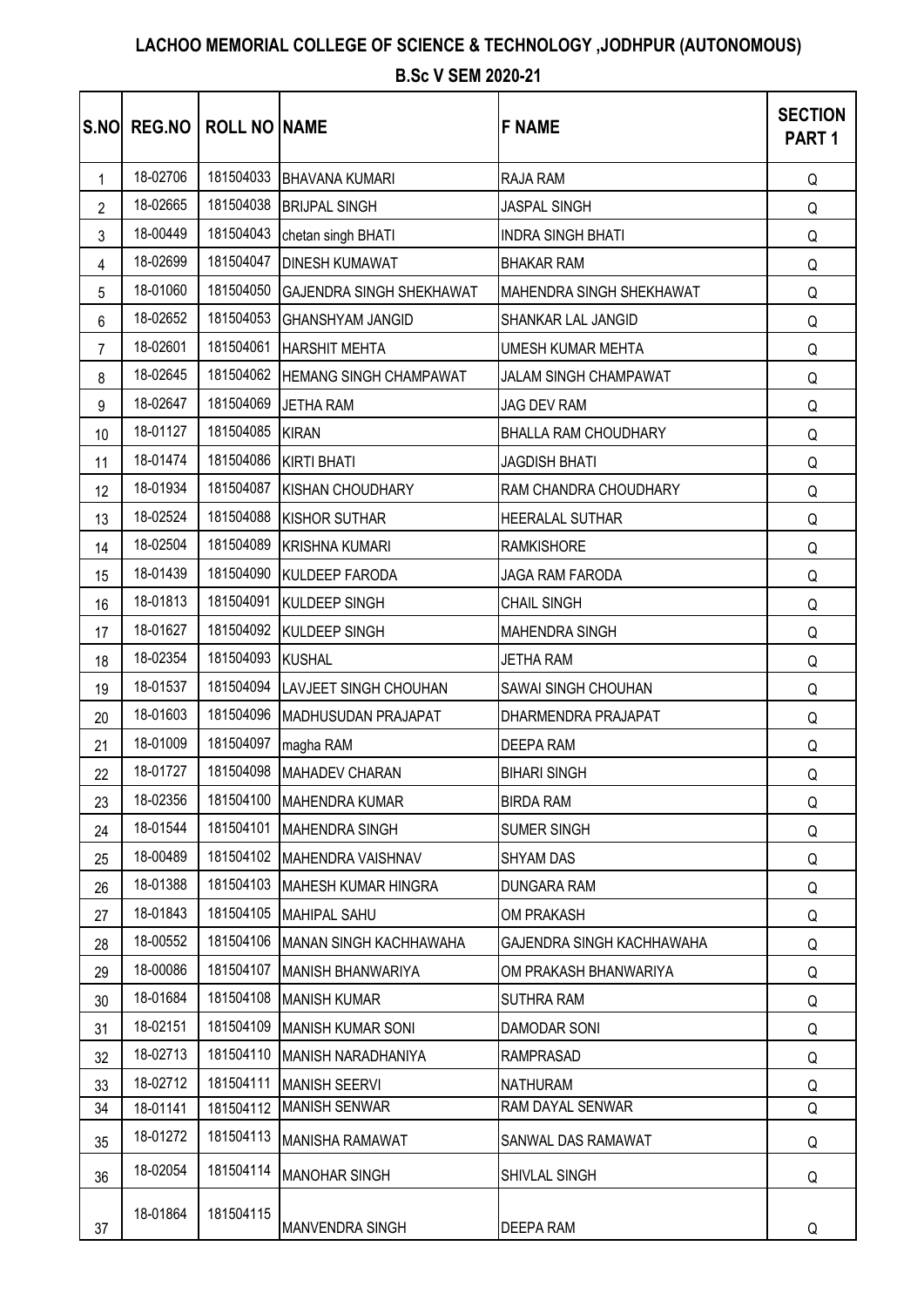## **LACHOO MEMORIAL COLLEGE OF SCIENCE & TECHNOLOGY ,JODHPUR (AUTONOMOUS)**

#### **B.Sc V SEM 2020-21**

| S.NO           | REG.NO   | <b>ROLL NO NAME</b> |                               | <b>F NAME</b>               | <b>SECTION</b><br><b>PART 2</b> |
|----------------|----------|---------------------|-------------------------------|-----------------------------|---------------------------------|
| $\mathbf{1}$   | 18-02118 |                     | 181504116 MAYANK GAUR         | <b>SITA RAM</b>             | Q                               |
| $\overline{2}$ | 18-01897 | 181504117           | MEENAKSHI CHOUDHARY           | PURKHA RAM                  | Q                               |
| 3              | 18-01777 |                     | 181504118 MEGHA SONI          | <b>RANJEET SONI</b>         | Q                               |
| 4              | 18-00189 | 181504119           | <b>MEGHNA CHOUDHARY</b>       | NARAYAN LAL CHOUDHARY       | Q                               |
| 5              | 18-02606 | 181504120           | <b>MO HASAN RAJJA</b>         | <b>SABUDDIN</b>             | Q                               |
| 6              | 18-00946 | 181504121           | <b>MOHAMMED SAAHIL ANSARI</b> | MOHAMMED JAMIL ANSARI       | Q                               |
| 7              | 18-00676 |                     | 181504122 MOHIT KUMAR CHOUHAN | KRISHAN KUMAR CHOUHAN       | Q                               |
| 8              | 18-00440 | 181504123           | <b>MOHIT PANANI</b>           | NARENDRA KUMAR PANANI       | Q                               |
| 9              | 18-01334 |                     | 181504125 MOHIT VISHNOI       | <b>KANWAR LAL</b>           | Q                               |
| 10             | 18-00839 | 181504126           | <b>MOOMAL BHATI</b>           | <b>MAHENDRA SINGH BHATI</b> | Q                               |
| 11             | 18-01093 | 181504128           | Naman CHOUDHARY               | <b>G R CHOUDHARY</b>        | Q                               |
| 12             | 18-01325 | 181504129           | NANDANI KHATRI                | <b>KISHOR KUMAR KHATRI</b>  | Q                               |
| 13             | 18-00374 |                     | 181504130 NARESH CHOUDHARY    | OM PRAKASH CHOUDHARY        | Q                               |
| 14             | 18-01175 | 181504131           | <b>NAVEEN PARIHAR</b>         | <b>GHANSHYAM PARIHAR</b>    | Q                               |
| 15             | 18-01869 | 181504132           | <b>NEHA CHOUDHARY</b>         | PANKAJ CHOUDHARY            | Q                               |
| 16             | 18-00319 |                     | 181504133 NEHPAL SINGH        | <b>BHEEK SINGH</b>          | Q                               |
| 17             | 18-01723 | 181504134           | <b>NIKHIL SINGH CHOUHAN</b>   | SHAITAN SINGH CHOUHAN       | Q                               |
| 18             | 18-01437 | 181504136           | <b>NILESH TUNGARIA</b>        | <b>ANAND KUMAR</b>          | Q                               |
| 19             | 18-01570 | 181504137           | <b>NIRMAL KUMAR</b>           | <b>KISHNA RAM</b>           | Q                               |
| 20             | 18-00542 |                     | 181504139 NIVEDITa ARORA      | AJAY ARORA ARORA            | Q                               |
| 21             | 18-00017 | 181504140           | OM PRAKASH SUTHAR             | <b>JUGTA RAM SUTHAR</b>     | Q                               |
| 22             | 18-00597 | 181504141           | <b>PANKAJ KUMAR JAGA</b>      | RAMAWATAR JAGA              | Q                               |
| 23             | 18-01499 | 181504142           | PANKAJ TAK                    | <b>MOHAN LAL TAK</b>        | Q                               |
| 24             | 18-02010 | 181504143           | PARIKSHIT SINGH               | PRATAP SINGH                | Q                               |
| 25             | 18-01083 | 181504144           | <b>POOJA</b>                  | OMA RAM KATANIA             | Q                               |
| 26             | 18-00688 | 181504145           | PRABHAT CHOUHAN               | <b>BRIJ MOHAN CHOUHAN</b>   | Q                               |
| 27             | 18-01185 | 181504146           | PRACHI SHARMA                 | <b>GHANSHYAM SHARMA</b>     | Q                               |
| 28             | 18-01180 | 181504147           | <b>PRADEEP</b>                | RAMNIWASH PRAJAPAT          | Q                               |
| 29             | 18-01126 | 181504148           | <b>PRAFUL CHOUDHARY</b>       | SURENDRA SINGH              | Q                               |
| 30             | 18-00874 | 181504150           | <b>PRAKASH BISHNOI</b>        | <b>HEMA RAM BISHNOI</b>     | Q                               |
| 31             | 18-02204 | 181504167           | <b>RAJPAL SINGH BHATI</b>     | <b>PRATAP SINGH BHATI</b>   | Q                               |
| 32             | 18-01555 | 181504182           | <b>SAWAI SINGH</b>            | <b>BHAG SINGH</b>           | Q                               |
| 33             | 18-02705 | 181504185           | <b>SHARDA KUMARI</b>          | <b>HANSRAJ SINGH</b>        | Q                               |
| 34             | 18-02721 | 181504192           | <b>SONIYA</b>                 | KALURAM BISHNOI             | Q                               |
| 35             | 18-00591 | 181504204           | <b>SWATI KACHHAWA</b>         | SUMER SINGH KACHHAWA        | Q                               |
| 36             | 18-02661 | 181504223           | YASH PAREEK                   | <b>VISHNU PRASAD PAREEK</b> | Q                               |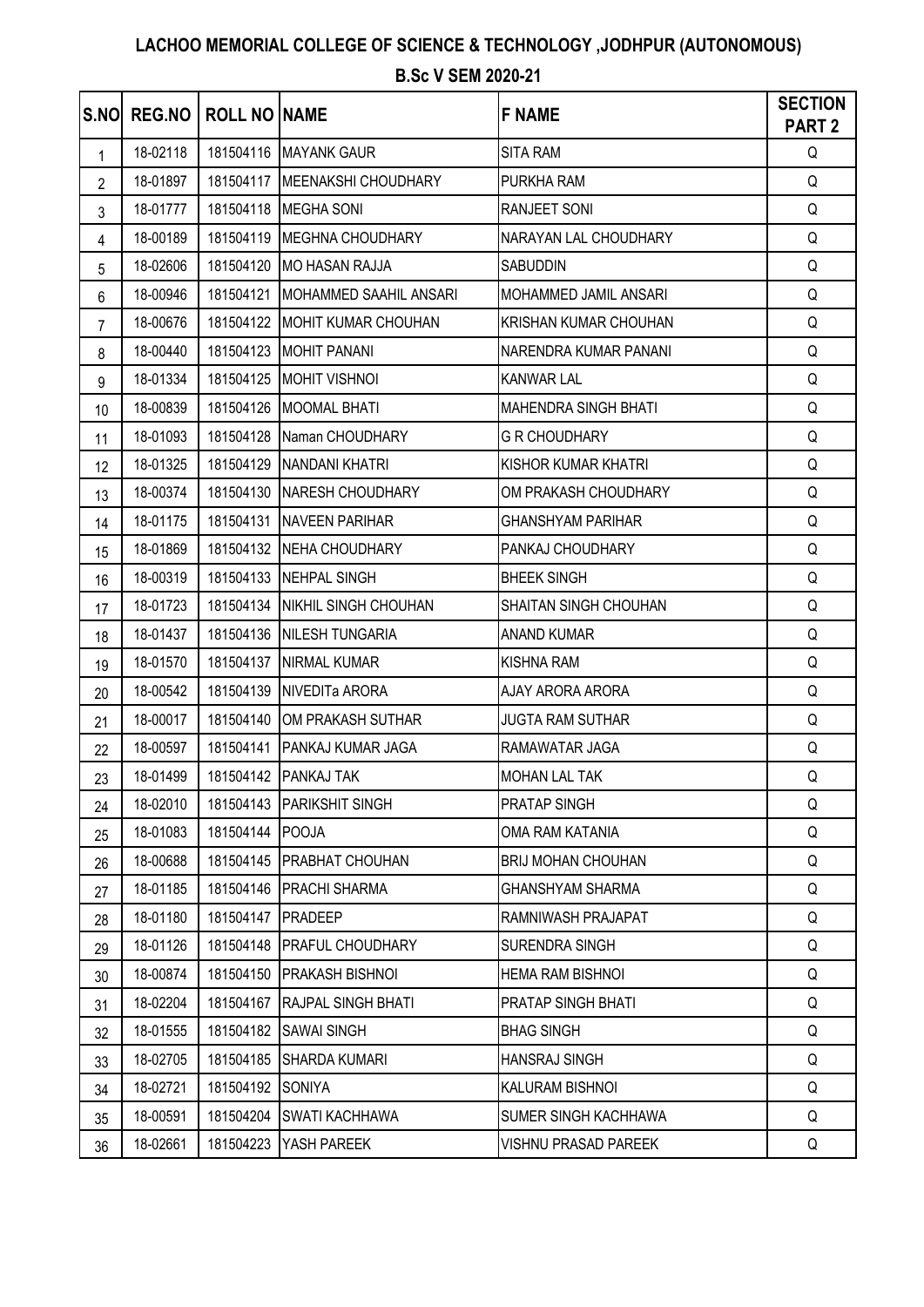| S.NO           | REG.NO   | <b>ROLL NO NAME</b> |                             | <b>F NAME</b>            | <b>SECTION</b><br>PART <sub>1</sub> |
|----------------|----------|---------------------|-----------------------------|--------------------------|-------------------------------------|
| 1              | 18-00180 | 181504135           | NIKITA CHHANGANI            | MOHAN LAL CHHANGANI      | $\mathsf{R}$                        |
| $\overline{2}$ | 18-00045 | 181504149           | PRAGATI GUPTA               | <b>VINOD KUMAR GUPTA</b> | $\mathsf{R}$                        |
| 3              | 18-00297 | 181504151           | <b>PRAMOD GEHLOT</b>        | PARAS MAL GEHLOT         | $\mathsf{R}$                        |
| 4              | 18-01066 | 181504152           | Pranjal GOYAL               | NARAYAN LAL GOYAL        | $\mathsf{R}$                        |
| 5              | 18-02138 | 181504153           | <b>PRASHANT KUMAR</b>       | <b>DINESH KUMAR</b>      | $\mathsf{R}$                        |
| 6              | 18-02543 | 181504155           | <b>PRAVEEN CHOUDHARY</b>    | DEEPA RAM CHOUDHARY      | $\mathsf{R}$                        |
| $\overline{7}$ | 18-02488 | 181504156           | PRAVEEN CHOUDHARY           | SITARAM KHOJA            | ${\sf R}$                           |
| 8              | 18-02605 | 181504157           | <b>PRAVEEN KUMAR LUNIYA</b> | PRAKASH CHAND LUNIYA     | $\mathsf{R}$                        |
| 9              | 18-00994 | 181504158           | PRAVEEN LAWA                | <b>KISHAN LAL</b>        | $\mathsf{R}$                        |
| 10             | 18-01367 | 181504159           | <b>PREM PRAKASH</b>         | AMARA RAM                | $\mathsf{R}$                        |
| 11             | 18-01120 | 181504160           | PREM SUKH PRAJAPAT          | MAHENDRA KUMAR PRAJAPAT  | $\mathsf{R}$                        |
| 12             | 18-00814 | 181504161           | PRIYANKA BISHNOI            | <b>SURAJARAM BISHNOI</b> | $\mathsf{R}$                        |
| 13             | 18-02594 | 181504163           | <b>RAHUL CHOUDHARY</b>      | <b>JAGDISH</b>           | $\mathsf{R}$                        |
| 14             | 18-01469 | 181504164           | RAHUL KUMAR SARGARA         | KALU RAM                 | $\mathsf{R}$                        |
| 15             | 18-02746 | 181504165           | RAHUL SANKHALA              | KHETARAM SANKHALA        | $\mathsf{R}$                        |
| 16             | 18-01903 | 181504166           | RAHUL VISHNOI               | <b>BABU LAL VISHNOI</b>  | $\mathsf{R}$                        |
| 17             | 18-02351 | 181504168           | RAJPUROHIT UMED SINH        | LUNKARAN RAJPUROHIT      | $\mathsf{R}$                        |
| 18             | 18-01780 | 181504169           | <b>RAM NIWAS</b>            | <b>BUDHA RAM</b>         | $\mathsf{R}$                        |
| 19             | 18-00078 | 181504170           | <b>RAMESH</b>               | <b>GOPA RAM</b>          | $\mathsf{R}$                        |
| 20             | 18-02121 | 181504171           | <b>RAMESH</b>               | <b>DALLA RAM</b>         | $\mathsf{R}$                        |
| 21             | 18-01620 | 181504172           | RAMPRAKASH                  | <b>MOHAN RAM</b>         | R                                   |
| 22             | 18-02462 | 181504173           | <b>RANJEET SINGH</b>        | <b>LAXMAN SINGH</b>      | R                                   |
| 23             | 18-01312 | 181504175           | <b>RAVI PARIHAR</b>         | <b>UMMED RAM</b>         | R                                   |
| 24             | 18-01742 | 181504176           | <b>SAGAR GAUR</b>           | LAXMANRAM GAUR           | $\mathsf{R}$                        |
| 25             | 18-01974 | 181504178           | SAMTA KUMARI VISHNOI        | BHERA RAM VISHNOI        | $\mathsf{R}$                        |
| 26             | 18-01943 | 181504179           | <b>SANDEEP</b>              | MAHEEPAL CHOUDHARY       | R                                   |
| 27             | 18-00278 | 181504180           | <b>SANGHAMITRA</b>          | <b>RAM SINGH</b>         | R                                   |
| 28             | 18-01115 | 181504184           | seema RAMAWAT               | CHANDRA SHEKHAR          | R                                   |
| 29             | 18-01598 | 181504186           | SHIVANI . PUNGLIA           | ANAND PRAKASH PUNGLIA    | R                                   |
| 30             | 18-02679 | 181504187           | <b>SHIVANI SINGH</b>        | <b>DEVENDRA SINGH</b>    | $\mathsf{R}$                        |
| 31             | 18-01466 | 181504188           | SHIVRAJ SINGH SOLANKI       | ANOP SINGH SOLANKI       | $\mathsf{R}$                        |
| 32             | 18-00376 | 181504189           | SHRUTI RATHORE              | SURENDRA SINGH RATHORE   | R                                   |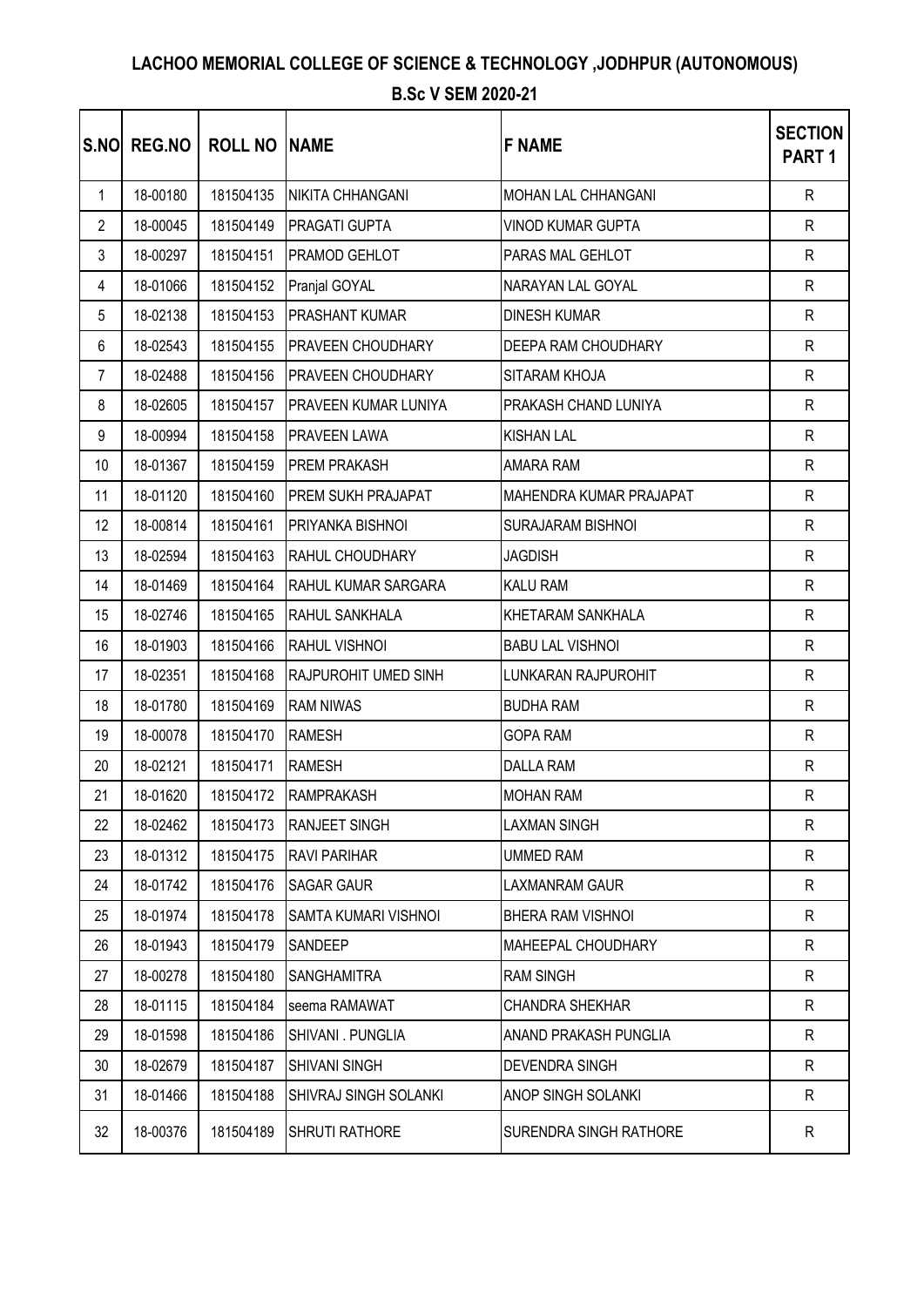| <b>S.NO</b>    | <b>REG.NO</b> | <b>ROLL NO INAME</b> |                            | <b>F NAME</b>                 | <b>SECTION</b><br><b>PART 2</b> |
|----------------|---------------|----------------------|----------------------------|-------------------------------|---------------------------------|
| $\mathbf{1}$   | 18-00406      | 181504191            | <b>SHUBHANKIT PALIWAL</b>  | <b>LALIT KUMAR PALIWAL</b>    | $\mathsf{R}$                    |
| $\overline{2}$ | 18-00514      | 181504193            | sudhansh                   | <b>BHANWAR LAL</b>            | $\mathsf{R}$                    |
| 3              | 18-00194      | 181504194            | <b>SUDHANSHU SHARMA</b>    | RAJENDRA SHARMA               | $\mathsf{R}$                    |
| 4              | 18-00272      | 181504195            | <b>SUHANI AHUJA</b>        | ANIL AHUJA                    | R                               |
| 5              | 18-02613      | 181504196            | <b>SUMAN GEHLOT</b>        | <b>MALLA RAM GEHLOT</b>       | $\mathsf{R}$                    |
| 6              | 18-00431      | 181504197            | SUNIL CHAUDHARY            | <b>JAGRAM CHAUDHARY</b>       | $\mathsf{R}$                    |
| $\overline{7}$ | 18-01421      | 181504198            | <b>SURENDRA FARRODA</b>    | <b>KISHOR RAM</b>             | $\mathsf{R}$                    |
| 8              | 18-02219      | 181504199            | <b>SURENDRA KUMAR</b>      | <b>HANSRAJ</b>                | $\mathsf{R}$                    |
| 9              | 18-01467      | 181504200            | SURENDRA SINGH             | <b>BHAGIRATH RAM</b>          | R                               |
| 10             | 18-02459      | 181504202            | <b>SURESH KUMAR</b>        | ADU RAM                       | $\mathsf{R}$                    |
| 11             | 18-02709      | 181504203            | <b>SUTIKSH CHARAN</b>      | <b>HUKAM SINGH</b>            | $\mathsf{R}$                    |
| 12             | 18-00296      | 181504205            | <b>TARUN KUMAR</b>         | <b>PRAGA RAM</b>              | $\mathsf{R}$                    |
| 13             | 18-01295      | 181504206            | <b>TARUN SINGH CHOUHAN</b> | <b>KISHOR SINGH</b>           | R                               |
| 14             | 18-01189      | 181504207            | <b>UDAI MISHRA</b>         | NAVRATAN MISHRA               | $\mathsf{R}$                    |
| 15             | 18-01525      | 181504209            | <b>UTTAMA RAM</b>          | <b>RUGA RAM</b>               | $\mathsf{R}$                    |
| 16             | 18-00700      | 181504210            | <b>VARSHA GEHLOT</b>       | <b>VISHAN SINGH GEHLOT</b>    | $\mathsf{R}$                    |
| 17             | 18-01473      | 181504211            | <b>VEBHAV KHATRI</b>       | OM PRAKASH KHATRI             | $\mathsf{R}$                    |
| 18             | 18-01595      | 181504212            | <b>VIJAY</b>               | <b>MAHENDRA SINGH PARIHAR</b> | R                               |
| 19             | 18-00657      | 181504214            | <b>VIKAS SEVDA</b>         | RAVINDRA SEVDA                | $\mathsf{R}$                    |
| 20             | 18-01933      | 181504215            | <b>VIKRAM KUMAR</b>        | AMBA LAL                      | $\mathsf{R}$                    |
| 21             | 18-02533      | 181504217            | <b>VIKRAM SINGH RAO</b>    | TAKHAT RAJ RAO                | $\mathsf{R}$                    |
| 22             | 18-00289      | 181504218            | <b>VINAY VYAS</b>          | <b>MAHESH VYAS</b>            | R                               |
| 23             | 18-01585      | 181504219            | <b>VINOD</b>               | <b>MANGILAL</b>               | R                               |
| 24             | 18-00817      | 181504220            | <b>VINOD CHOUDHARY</b>     | <b>SUKH RAM</b>               | $\mathsf{R}$                    |
| 25             | 18-02716      | 181504221            | <b>VIRENDRA SINGH</b>      | <b>SHARWAN SINGH</b>          | $\mathsf{R}$                    |
| 26             | 18-01274      | 181504222            | YAMAN ARORA                | PRAKASH ARORA                 | $\mathsf{R}$                    |
| 27             | 18-00246      | 181504224            | YASH PIDWA                 | RAGHUVEER KUMAR PIDWA         | R                               |
| 28             | 18-01591      | 181504225            | YASHWANT NATH              | <b>CHHAIL NATH</b>            | $\mathsf{R}$                    |
| 29             | 18-00961      | 181504226            | YOGITA BHATT               | <b>HARI PRASAD BHATT</b>      | $\mathsf{R}$                    |
| 30             | 18-00205      | 181504227            | YOGITA VYAS                | AMAR DUTT VYAS                | $\mathsf{R}$                    |
| 31             | 18-01051      | 181504228            | YUDHISHTHIR SINGH          | RAMU RAM                      | $\mathsf{R}$                    |
| 32             | 18-00915      | 181504229            | YUVRAJ CHOUDHARY           | NATHU RAM CHOUDHARY           | R                               |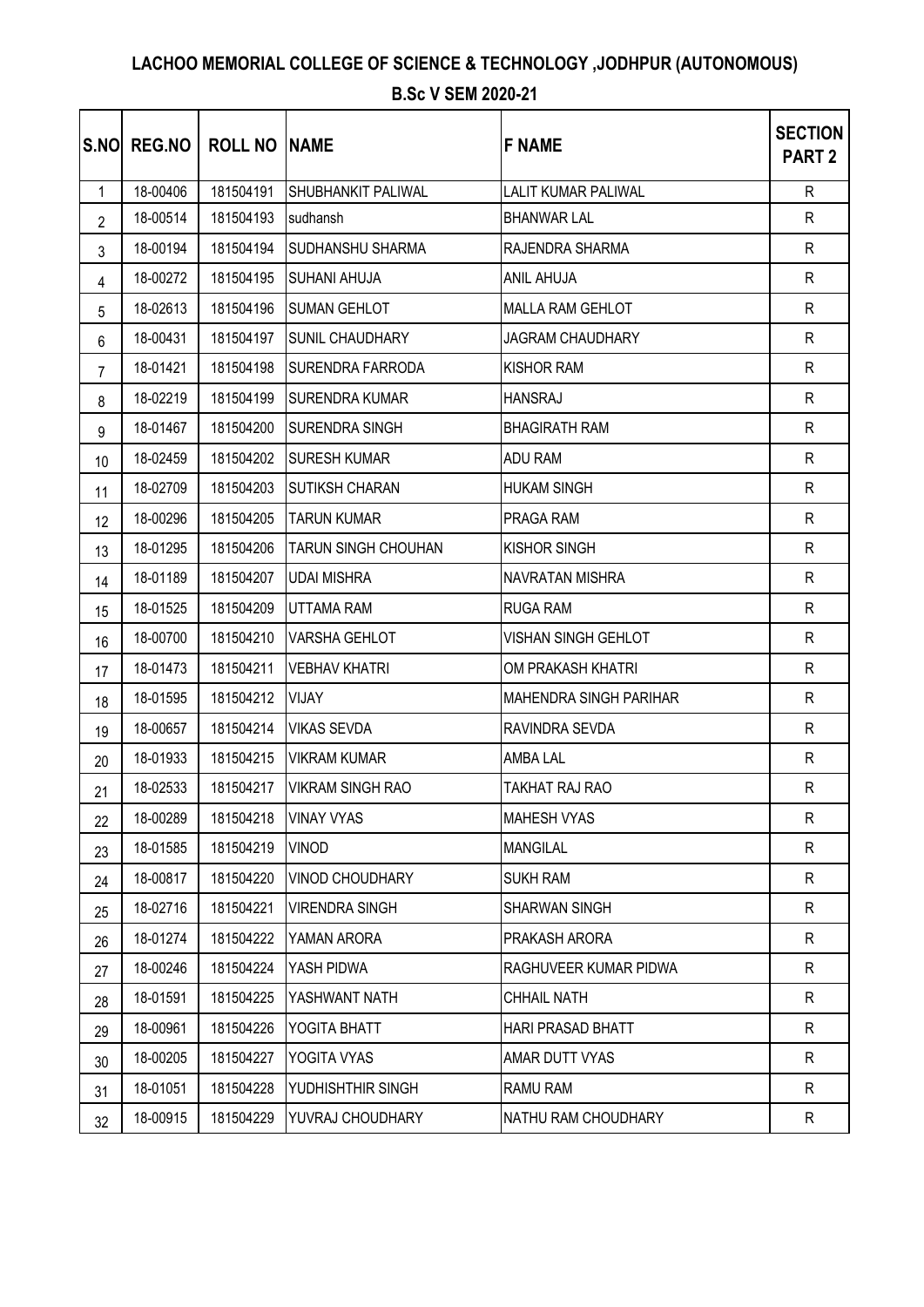| <b>S.NO</b> | <b>REG.NO</b> | <b>ROLL NO</b> | <b>INAME</b>                 | <b>F NAME</b>             | <b>SECTION</b><br>PART <sub>1</sub> |
|-------------|---------------|----------------|------------------------------|---------------------------|-------------------------------------|
| 1           | 18-02099      | 181505001      | <b>ABHIJEET SINGH DAHIYA</b> | NARAYAN SINGH DAHIYA      | S                                   |
| 2           | 18-02020      | 181505002      | <b>BAHADUR JANGID</b>        | JAGDISH PRASAD            | $\mathsf S$                         |
| 3           | 18-02469      | 181505003      | <b>BIJENDER SINGH</b>        | <b>JAGBIR SINGH</b>       | $\mathsf S$                         |
| 4           | 18-02486      | 181505004      | CHAVI KHANDELWAL             | MANOJ KHANDELWAL          | $\mathsf S$                         |
| 5           | 18-01122      | 181505005      | <b>DEEPIKA RAJ</b>           | RAJESH CHAURASIA          | $\mathbb S$                         |
| 6           | 18-02468      | 181505006      | <b>DEVESH VAISHNAV</b>       | KAILASH CHANDRA VAISHNAV  | $\mathsf S$                         |
| 7           | 18-02675      | 181505007      | <b>DEVRAJ SINGH</b>          | <b>MAHAVEER SINGH</b>     | S                                   |
| 8           | 18-01327      | 181505008      | <b>DINESH VISHNOI</b>        | HADMAN RAM VISHNOI        | S                                   |
| 9           | 18-00348      | 181505009      | govind PRAJAPAT              | <b>GOPARAM PRAJAPAT</b>   | S                                   |
| 10          | 18-02585      | 181505010      | <b>HEMANT KUMAR</b>          | CHELA RAM                 | $\mathsf S$                         |
| 11          | 18-01925      | 181505011      | <b>ISHANI CHOUHAN</b>        | PRAKASH CHOUHAN           | $\mathsf S$                         |
| 12          | 18-02685      | 181505012      | <b>JAGDISH POONIYA</b>       | <b>KESHRA RAM POONIYA</b> | S                                   |
| 13          | 18-00523      | 181505013      | KAILASH CHUNA RAM GOLI       | CHUNA RAM                 | $\mathsf S$                         |
| 14          | 18-00252      | 181505015      | <b>KAJOL SWAMI</b>           | SACHCHIDANANDA SWAMI      | S                                   |
| 15          | 18-02667      | 181505016      | KULWANT                      | RAJENDRA SINGH BHATI      | $\mathbb S$                         |
| 16          | 18-02639      | 181505017      | <b>MAHESH BANIYA</b>         | <b>ASHOK</b>              | S                                   |
| 17          | 18-01700      | 181505018      | MAHESH JANGID                | OM PRAKASH JANGID         | S                                   |
| 18          | 18-01354      | 181505019      | <b>MALVIKA GAUR</b>          | <b>GYAN SINGH GAUR</b>    | $\mathsf S$                         |
| 19          | 18-02708      | 181505020      | <b>MANISHA SEERVI</b>        | HARJI RAM SEERVI          | $\mathsf S$                         |
| 20          | 18-02131      | 181505021      | <b>NARESH PATEL</b>          | PADMA RAM                 | $\mathsf S$                         |
| 21          | 18-00539      | 181505023      | <b>PRADEEP VAISHNAV</b>      | RAMESH KUMAR VAISHNAV     | S                                   |
| 22          | 18-02083      | 181505024      | PRAKASH UDANI                | HANUMANA RAM              | $\mathbb S$                         |
| 23          | 18-01245      | 181505025      | RAJENDRA KUMAR               | KANHAIYA LAL              | $\mathbb S$                         |
| 24          | 18-02538      | 181505026      | <b>RAMCHARAN</b>             | <b>SUKHDEV</b>            | $\mathbb S$                         |
| 25          | 18-02207      | 181505027      | ROHIT CHARAN                 | KIRPA DAN CHARAN          | $\mathbb S$                         |
| 26          | 18-00143      | 181505028      | SaNjay CHOUDHARY             | ROOPA RAM CHOUDHARY       | $\mathbb S$                         |
| 27          | 18-01359      | 181505029      | SATISH KUMAR GHADEI          | <b>BIJAY KUMAR GHADEI</b> | $\mathbb S$                         |
| 28          | 18-02331      | 181505030      | <b>TANUPRIYA</b>             | RAM KISHOR CHAUDHARY      | $\mathbb S$                         |
| 29          | 18-02153      | 181505031      | <b>TUSHAR KUMAR</b>          | DHARMENDRA KUMAR          | S                                   |
| 30          | 18-02684      | 181505032      | <b>VAIBHAV SANKHLA</b>       | RAMESH SANKHLA            | $\mathbb S$                         |
| 31          | 18-01793      | 181505033      | YOGESH GEHLOT                | RAKESH GEHLOT             | S                                   |
| 32          | 18-01410      | 181505034      | <b>ROHIT SINGH</b>           | SUMER SINGH               | S                                   |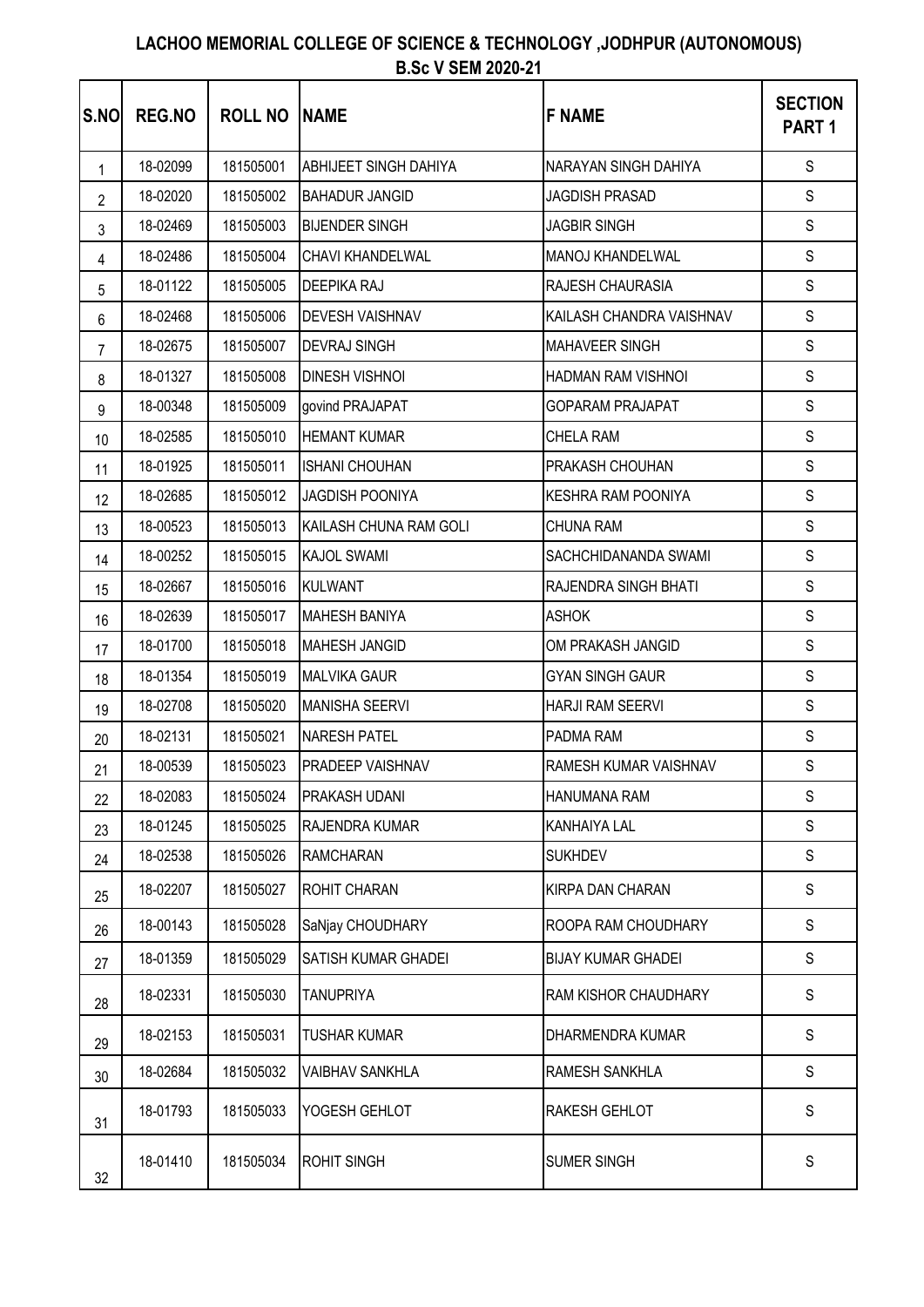| S.NO           | <b>REG.NO</b> | <b>ROLL NO</b> | <b>NAME</b>                               | <b>F NAME</b>                | <b>SECTION</b><br><b>PART 2</b> |
|----------------|---------------|----------------|-------------------------------------------|------------------------------|---------------------------------|
| 1              | 18-00126      | 181506001      | AAYUSHI JOSHUA                            | LAMUEL JOSHUA JACOB          | ${\mathbb S}$                   |
| $\overline{2}$ | 18-02418      | 181506002      | <b>ABHISHEK GEHLOT</b>                    | PRADEEP GEHLOT               | $\mathsf{S}$                    |
| 3              | 18-01242      | 181506003      | <b>AKASH VAISHNAV</b>                     | HANUMAN DAS VAISHNAV         | $\mathsf S$                     |
| 4              | 18-00384      | 181506004      | AKASHDEEP SINGH                           | <b>SHYAM SUNDER</b>          | $\mathsf S$                     |
| 5              | 18-02050      | 181506005      | <b>ANKUR YADAV</b>                        | <b>VIJAY KUMAR YADAV</b>     | $\mathsf S$                     |
| 6              | 18-02052      | 181506006      | <b>APURVA SOLANKI</b>                     | <b>MANOHAR SINGH</b>         | $\mathsf{S}$                    |
| $\overline{7}$ | 18-02770      | 181506007      | <b>AQIB KHAN</b>                          | <b>AIYUB KHAN</b>            | $\mathsf S$                     |
| 8              | 18-00211      | 181506008      | <b>ARIHANT SINGH DETHA</b>                | PREMDAN DETHA                | $\mathsf S$                     |
| 9              | 18-01133      | 181506009      | <b>ARJUN SUTHAR</b>                       | <b>THAKAR LAL</b>            | $\mathsf S$                     |
| 10             | 18-00656      | 181506011      | <b>ASHISH VYAS</b>                        | SATISH VYAS                  | $\mathsf S$                     |
| 11             | 18-01782      | 181506012      | <b>AYUSH SONI</b>                         | PARAMSUKH SONI               | $\mathsf S$                     |
| 12             | 18-02489      | 181506013      | CHARAN BHUPENDRASINGH<br><b>DEEPSINGH</b> | <b>DEEPSINGH</b>             | $\mathsf S$                     |
| 13             | 18-01733      | 181506014      | <b>BHUVANESH PARIHAR</b>                  | <b>GOVIND RAM PARIHAR</b>    | S                               |
| 14             | 18-00308      | 181506015      | <b>DILER SHARMA</b>                       | RAJESH SHARMA                | S                               |
| 15             | 18-01112      | 181506016      | <b>DINESH SINGHAL</b>                     | <b>DUNGAR RAM</b>            | $\mathsf S$                     |
| 16             | 18-00605      | 181506017      | Divyanshu JANGID                          | <b>LALIT JANGID</b>          | $\mathsf{S}$                    |
| 17             | 18-01830      | 181506018      | <b>GAYATRI SINGH</b>                      | <b>MAHENDRA SINGH KHICHI</b> | $\mathsf{S}$                    |
| 18             | 18-02487      | 181506019      | <b>HANSA RAM</b>                          | <b>KEWAL RAM</b>             | $\mathsf{S}$                    |
| 19             | 18-02461      | 181506020      | <b>HARISH CHOUDHARY</b>                   | CHANDANMAL CHOUDHARY         | $\mathsf S$                     |
| 20             | 18-00928      | 181506021      | <b>HARSHIT GEHLOT</b>                     | <b>KARAN SINGH</b>           | $\mathsf S$                     |
| 21             | 18-00905      | 181506022      | HARSHITA KANSARA                          | RAJ NARAYAN KANSARA          | $\mathsf S$                     |
| 22             | 18-00069      | 181506023      | <b>JATIN DADHICH</b>                      | NARAYAN DADHICH              | $\mathsf S$                     |
| 23             | 18-02101      | 181506024      | <b>JITENDRA KUMAR</b>                     | LALARAM                      | $\mathsf S$                     |
| 24             | 18-02155      | 181506025      | <b>JYOTI</b>                              | JAGDISH JAKHAR               | S                               |
| 25             | 18-01031      | 181506026      | KHUSHAL DAYAMA SUTHAR                     | <b>OM PRAKASH</b>            | $\mathsf{S}$                    |
| 26             | 18-01936      | 181506027      | <b>KIRAN CHAUDHARY</b>                    | BHANWARA RAM CHAUDHARY       | $\mathbb S$                     |
| 27             | 18-01080      | 181506028      | KULDEEP CHOUHAN                           | NARENDRA CHOUHAN             | $\mathbb S$                     |
| 28             | 18-01165      | 181506029      | <b>MAHAVEER MUNDEL</b>                    | KAILASH MUNDEL               | $\mathbb S$                     |
| 29             | 18-00932      | 181506030      | <b>MAHESH</b>                             | <b>MANGILAL</b>              | $\mathbb S$                     |
| 30             | 18-01309      | 181506032      | <b>MD IRFAN</b>                           | ABDUL HAMEED                 | $\mathbb S$                     |
| 31             | 18-01973      | 181506033      | <b>MOHD DANISH KHAN</b>                   | HAKAM ALI KHAN               | $\mathsf S$                     |
| 32             | 18-01079      | 181506034      | <b>NADIM MOHAMMED</b>                     | NISAR MOHAMMED               | $\mathbb S$                     |
| 33             | 18-01267      | 181506035      | <b>NAMAN SINGH RATHORE</b>                | DEVENDER SINGH RATHORE       | $\mathsf S$                     |
| 34             | 18-00083      | 181506036      | <b>NIKHIL LOHAR</b>                       | <b>BHANWAR LAL LOHAR</b>     | S                               |
| 35             | 18-01278      | 181506037      | NIMESH SARSWAT                            | <b>DEVILAL SHARMA</b>        | S                               |
| 36             | 18-01018      | 181506038      | <b>PRAKASH SIYAG</b>                      | <b>BHABHUT RAM</b>           | S                               |
| 37             | 18-01797      | 181506039      | PRATHAM PANCHARIYA                        | LAXMINARAYAN PANCHARIYA      | $\mathbb S$                     |
| 38             | 18-01072      | 181506042      | PUSHPENDRA KANWAR                         | <b>HARI SINGH</b>            | ${\mathsf S}$                   |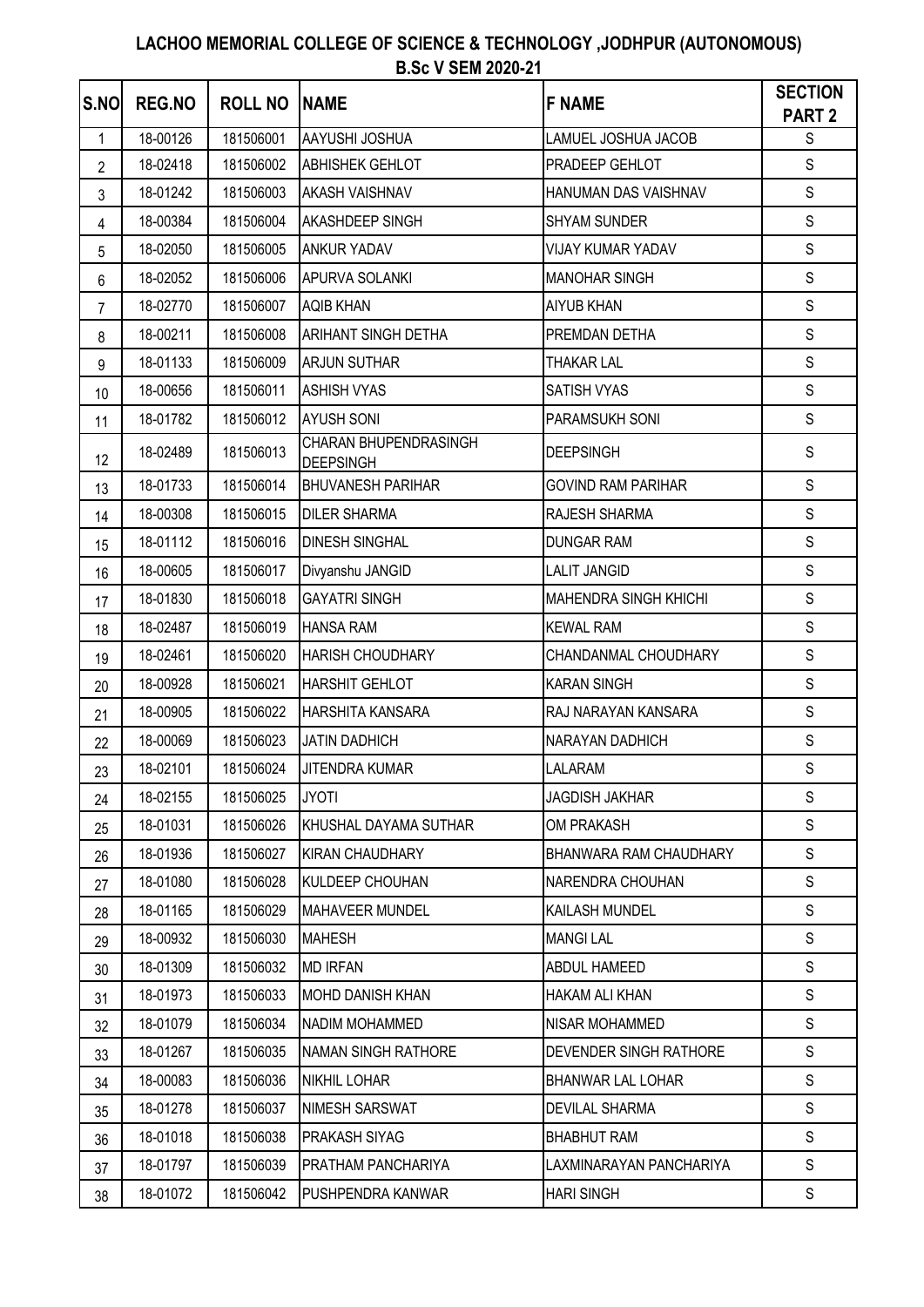| 39 | 18-01774 | 181506043 | PUSHPRAJ SINGH                  | SHAITAN SINGH RATHORE          | S |
|----|----------|-----------|---------------------------------|--------------------------------|---|
| 40 | 18-01121 | 181506045 | RAKESH GODARA                   | MOHAN RAM                      | S |
| 41 | 18-02302 | 181506046 | <b>RAVINDRA SINGH RATHORE</b>   | <b>S S RATHORE</b>             | S |
| 42 | 18-01755 | 181506049 | SANJANA KANWAR                  | RAJENDRA SINGH                 | S |
| 43 | 18-00976 | 181506050 | <b>SANTOSH KUMARI</b>           | GANGA RAM                      | S |
| 44 | 18-00806 | 181506051 | <b>SHUBHAM PUROHIT</b>          | SUNIL DUTT PUROHIT             | S |
| 45 | 18-00071 | 181506053 | <b>SMIT SUTHAR</b>              | LEKHRAJ SUTHAR                 | S |
| 46 | 18-00866 | 181506054 | <b>SMRITI KACHHWAHA</b>         | VIRENDER SINGH KACHHWAHA       | S |
| 47 | 18-01794 | 181506055 | <b>SUMAN JANGID</b>             | RAMESH JANGID                  | S |
| 48 | 18-02621 | 181506056 | TANEEK SUTHAR                   | <b>CHHAGAN LAL</b>             | S |
| 49 | 18-02548 | 181506057 | TARA CHAND PALIWAL              | <b>HEM RAJ</b>                 | S |
| 50 | 18-01824 | 181506058 | TRIBHUWAN KUMAR                 | RAMLAL PALIWAL                 | S |
| 51 | 18-02759 | 181506059 | <b>VIKAS PANWAR</b>             | <b>BHERA RAM PANWAR</b>        | S |
| 52 | 18-01599 | 181506060 | VIKRAM SINGH KACHHWAHA          | <b>BHANWAR SINGH KACHHWAHA</b> | S |
| 53 | 18-00353 | 181506061 | <b>VISHWAJEET SINGH RATHORE</b> | RANVEER SINGH                  | S |
| 54 | 18-02614 | 181506062 | YASH KATARIYA                   | PRAKASH KATARIYA               | S |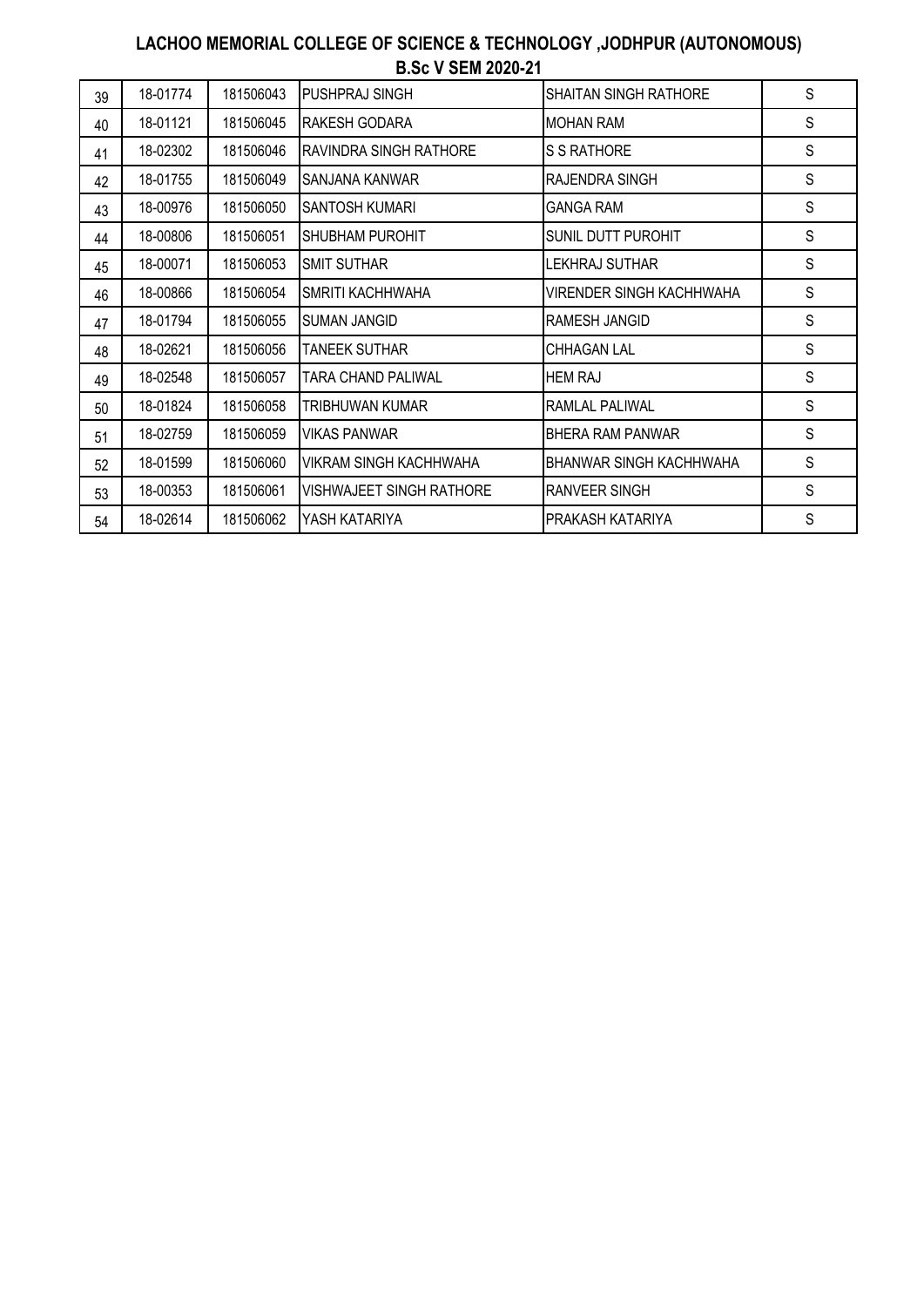| S.NO         | <b>REG.NO</b> | <b>ROLL NO NAME</b> |                                | <b>F NAME</b>              | <b>SECTION</b><br>PART <sub>1</sub> |
|--------------|---------------|---------------------|--------------------------------|----------------------------|-------------------------------------|
| $\mathbf{1}$ | 18-02643      | 181501016           | DHAWAL JOSHI                   | SANJAY JOSHI               | T.                                  |
| 2            | 18-02696      | 181501017           | <b>DHAWAL SONI</b>             | <b>PRAKASH SONI</b>        | T                                   |
| 3            | 18-00997      | 181501027           | Garvita GEHLOT                 | HIMMAT SINGH GEHLOT        | $\mathsf T$                         |
| 4            | 18-00892      | 181501047           | <b>MAHENDRA CHOUDHARY</b>      | <b>HEMANT KUMAR</b>        | $\mathsf T$                         |
| 5            | 18-01174      | 181501048           | <b>MANISH SINGH</b>            | LAXMAN SINGH               | $\mathsf T$                         |
| 6            | 18-02663      | 181501050           | <b>MAROOF KHAN</b>             | SALEEMUDDIN KHAN           | $\mathsf T$                         |
| 7            | 18-01690      | 181501069           | POOJA DHAKA                    | JETHA RAM DHAKA            | $\mathsf T$                         |
| 8            | 18-02603      | 181501070           | <b>PRACHI MEHTA</b>            | UMESH KUMAR MEHTA          | $\mathsf{T}$                        |
| 9            | 18-02620      | 181501071           | <b>PRADEEP</b>                 | <b>MEGHA RAM</b>           | $\mathsf T$                         |
| 10           | 18-02618      | 181501072           | <b>PRADEEP GOYAL</b>           | SURAJ PRAKASH GOYAL        | T                                   |
| 11           | 18-00808      | 181501077           | RAHUL BHATNAGAR                | <b>GIRDHARI LAL</b>        | T.                                  |
| 12           | 18-00503      | 181501078           | <b>RAHUL KUMAR BARAL</b>       | <b>BABULA BARAL</b>        | T                                   |
| 13           | 18-01804      | 181501079           | <b>IRAJPUROHIT NIMESHSINGH</b> | <b>NARPAT SINGH</b>        | $\mathsf T$                         |
| 14           | 18-01761      | 181501080           | <b>RAKESH KUMAR AGARI</b>      | <b>BHARAT KUMAR AGARI</b>  | $\mathsf T$                         |
| 15           | 18-00488      | 181501081           | ravi PRAKASH                   | <b>NAINA RAM</b>           | $\mathsf T$                         |
| 16           | 18-00423      | 181501082           | RAVI RAJ CHOUDHARY             | DALPAT RAJ CHOUDHARY       | T.                                  |
| 17           | 18-02315      | 181501083           | RAVINDRA SINGH                 | <b>GORDHAN SINGH</b>       | $\mathsf T$                         |
| 18           | 18-02573      | 181501084           | <b>ROHIT SANKHLA</b>           | <b>BANSHI LAL SANKHLA</b>  | $\mathsf{T}$                        |
| 19           | 18-02438      | 181501085           | <b>RUPAL BHATI</b>             | NARENDER SINGH BHATI       | T                                   |
| 20           | 18-02082      | 181501086           | SAKSHI PRAJAPAT                | SURENDRA KUMAR PRAJAPAT    | T                                   |
| 21           | 18-00218      | 181501087           | <b>SALONI SHARMA</b>           | <b>NARESH SHARMA</b>       | T.                                  |
| 22           | 18-00445      | 181501088           | saloni SINGH                   | <b>NARENDRA SINGH</b>      | $\mathsf T$                         |
| 23           | 18-02658      | 181501089           | <b>ISANGITA VISHNOI</b>        | VIJAY VISHNOI              | T                                   |
| 24           | 18-02008      | 181501090           | <b>SARITA INANIYA</b>          | RATANARAM CHOUDHARY        | $\mathsf T$                         |
| 25           | 18-02628      | 181501092           | <b>SHARWAN GAUR</b>            | <b>JAGDISH GAUR</b>        | $\mathsf{T}$                        |
| 26           | 18-02188      | 181501093           | SHILPA VYAS                    | <b>GOVIND LAL VYAS</b>     | T.                                  |
| 27           | 18-00922      | 181501094           | SHUBHANGI MATHUR               | <b>ARVIND MATHUR</b>       | $\mathsf{T}$                        |
| 28           | 18-02650      | 181501096           | <b>SUMITRA KUMARI</b>          | RAMA RAM                   | $\mathsf{T}$                        |
| 29           | 18-00830      | 181501097           | <b>SURESH KUMAR</b>            | DEVA RAM                   | $\mathsf T$                         |
| 30           | 18-00054      | 181501098           | SURYAPRATAP SINGH RATHORE      | MOOL SINGH RATHORE         | T                                   |
| 31           | 18-00934      | 181501099           | <b>SWEETY PRAJAPATI</b>        | RAJESH PRAJAPATI           | T                                   |
| 32           | 18-01186      | 181501100           | TANUJA RAJPUROHIT              | SURENDRA SINGH RAJPUROHIT  | $\mathsf T$                         |
| 33           | 18-00299      | 181501102           | utkarsh tak                    | <b>DILEEP TAKL</b>         | T.                                  |
| 34           | 18-02503      | 181501103           | UTKRISHT RAJ SINGH CHAMPAWAT   | CHHATRASAL SINGH CHAMPAWAT | $\mathsf T$                         |
| 35           | 18-01016      | 181501104           | VATSALA RAJPUROHIT             | YASHPAL SINGH RAJPUROHIT   | $\mathsf{T}$                        |
| 36           | 18-02673      | 181501105           | <b>VIJAY LAXMI</b>             | BHANWAR LAL JAT            | T                                   |
| 37           | 18-02346      | 181501106           | <b>VINITA CHOUDHARY</b>        | RAJENDRA CHOUDHARY         | $\mathsf{T}$                        |
| 38           | 18-00259      | 181501107           | <b>VISHAL JOSHI</b>            | RADHESHYAM JOSHI           | T.                                  |
| 39           | 18-01450      | 181501108           | <b>VISHAL SINGH RAJPUROHIT</b> | <b>JAY SINGH</b>           | $\mathsf T$                         |
| 40           | 18-01596      | 181501109           | YOGESH HEDAU                   | RAJENDRA KUMAR             | $\mathsf T$                         |
| 41           | 18-01706      | 181501110           | YUVIKA KHANDELWAL              | MANOJ KUMAR KHANDELWAL     | $\mathsf T$                         |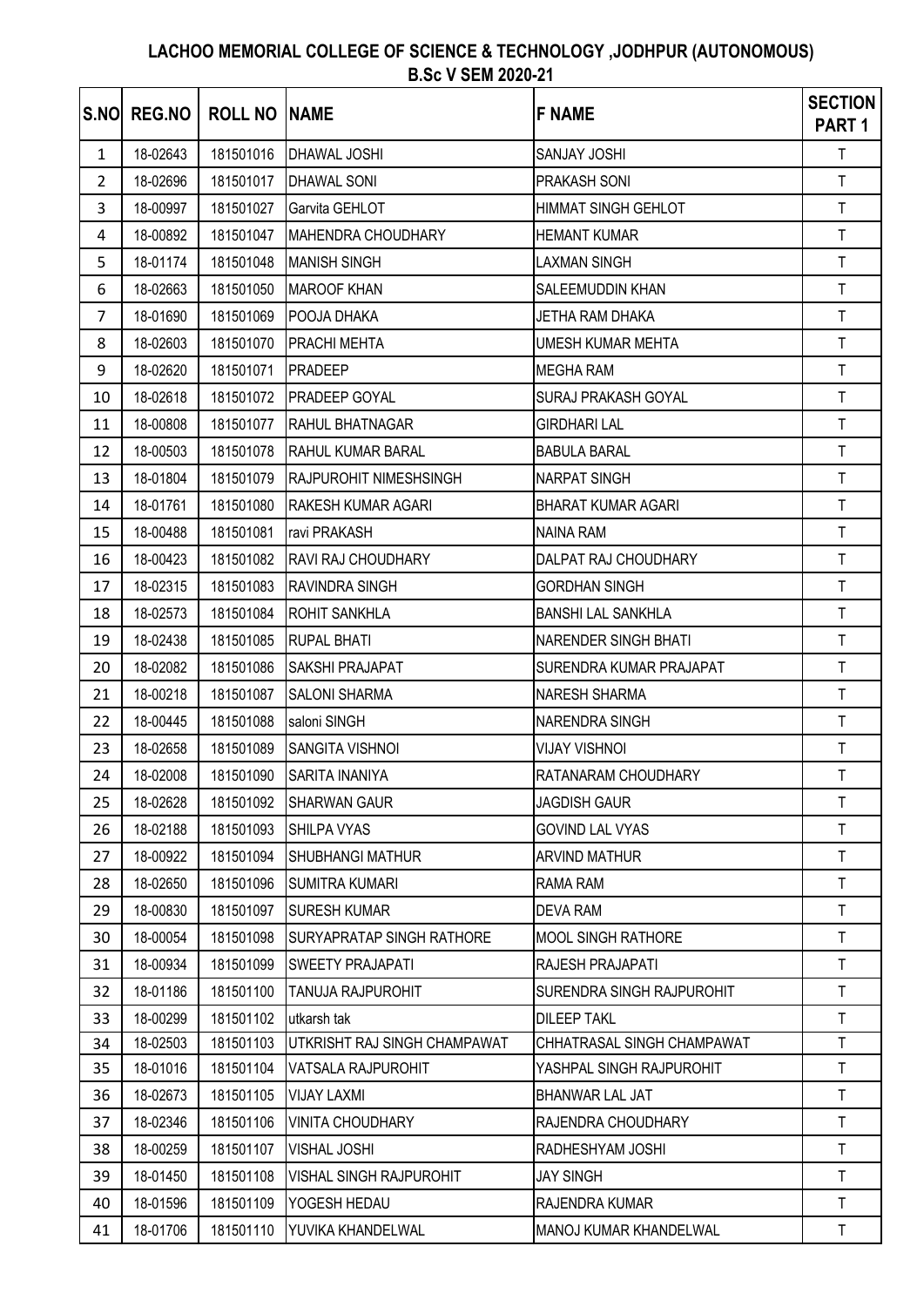| <b>S.NO</b>    | <b>REG.NO</b> | <b>ROLL NO INAME</b> |                        | <b>F NAME</b>              | <b>SECTION</b><br>PART <sub>2</sub> |
|----------------|---------------|----------------------|------------------------|----------------------------|-------------------------------------|
| $\mathbf{1}$   | 18-00473      | 181512002            | Aditi SONI             | <b>LAXMINARAYAN SONI</b>   | $\mathsf T$                         |
| 2              | 18-00493      | 181512003            | <b>ADITYA SINGH</b>    | HANWANT SINGH JAITAWAT     | $\mathsf T$                         |
| 3              | 18-00882      | 181512004            | <b>AKANKSHA SAXENA</b> | <b>NARESH SAXENA</b>       | $\mathsf T$                         |
| 4              | 18-02267      | 181512006            | <b>ANIL KUMAR</b>      | <b>CHAINA RAM</b>          | $\mathsf T$                         |
| 5              | 18-00095      | 181512007            | ANJU KUMARI CHOUDHARY  | KHUMA RAM CHOUDHARY        | $\mathsf T$                         |
| 6              | 18-00509      | 181512010            | <b>BABU LAL DEWASI</b> | KHANU RAM DEWASI           | $\mathsf T$                         |
| $\overline{7}$ | 18-01574      | 181512011            | <b>BHASKAR</b>         | PRAKASH RAM                | $\mathsf T$                         |
| 8              | 18-00436      | 181512012            | DARSHANA KANSARA       | ASHOK KANSARA              | $\mathsf T$                         |
| 9              | 18-01987      | 181512013            | <b>DIVYA VYAS</b>      | <b>SHRAVAN VYAS</b>        | T                                   |
| 10             | 18-01548      | 181512014            | HIMANSHU CHARAN        | <b>HIMMAT SINGH CHARAN</b> | $\mathsf T$                         |
| 11             | 18-01125      | 181512015            | <b>KAVENDRA KUMAR</b>  | <b>RAMA RAM</b>            | $\mathsf T$                         |
| 12             | 18-01151      | 181512016            | <b>KHUSHI DHOOT</b>    | ARUN DHOOT                 | $\mathsf T$                         |
| 13             | 18-01379      | 181512018            | <b>LAKH SINGH</b>      | <b>NARPAT SINGH</b>        | $\mathsf T$                         |
| 14             | 18-00432      | 181512019            | <b>LAXMI KANWAR</b>    | <b>BHAWANI SINGH</b>       | $\mathsf T$                         |
| 15             | 18-02091      | 181512020            | <b>NARENDRA SINGH</b>  | PUNA RAM                   | $\mathsf{T}$                        |
| 16             | 18-01383      | 181512021            | <b>NAZNEEN</b>         | <b>MOHD TASLIM ALI</b>     | $\mathsf{T}$                        |
| 17             | 18-01950      | 181512022            | NIRANJAN RAJPUROHIT    | RAJENDRA SINGH             | $\mathsf T$                         |
| 18             | 18-01293      | 181512024            | <b>SANJU DUKTAWA</b>   | <b>BHINYA RAM</b>          | $\mathsf{T}$                        |
| 19             | 18-00857      | 181512026            | sheetal PARASHAR       | DR NAND PARASHAR           | $\mathsf T$                         |
| 20             | 18-02698      | 181512027            | <b>SOHAN JIVNANI</b>   | AASAN DAS JIVNANI          | $\mathsf T$                         |
| 21             | 18-01965      | 181512029            | <b>SUNIL VISHNOI</b>   | <b>JAGDISH RAM RAO</b>     | $\mathsf T$                         |
| 22             | 18-00340      | 181512030            | YASHIKA BHATI          | RAJU SINGH BHATI           | $\mathsf T$                         |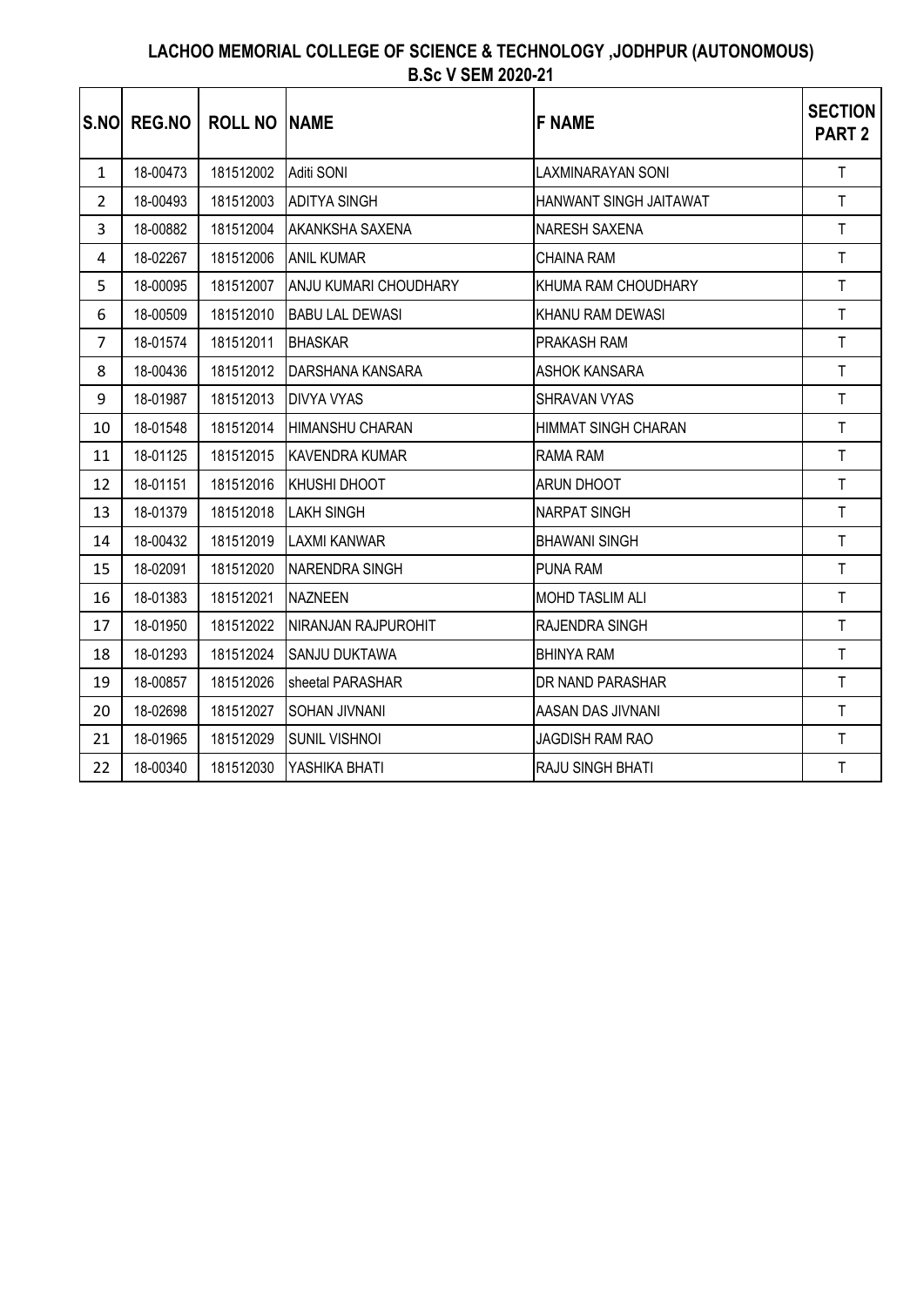| <b>S.NOL</b>   | <b>REG.NO</b> | <b>ROLL NO</b> | <b>INAME</b>                     | <b>F NAME</b>                 | <b>SECTION</b><br>PART <sub>1</sub> |
|----------------|---------------|----------------|----------------------------------|-------------------------------|-------------------------------------|
| $\mathbf{1}$   | 18-00878      | 181501001      | <b>AARIDAMAN SINGH</b>           | <b>MAHENDRA SINGH</b>         | U                                   |
| $\overline{2}$ | 18-02429      | 181501002      | <b>ABHIMANYU GEHLOT</b>          | <b>SAJJAN SINGH GEHLOT</b>    | U                                   |
| 3              | 18-02201      | 181501003      | <b>AKASH BAIRWA</b>              | <b>JAGDISH BAIRWA</b>         | U                                   |
| 4              | 18-02349      | 181501004      | <b>ANIL</b>                      | <b>PUNA RAM</b>               | U                                   |
| 5              | 18-00398      |                | 181501005 ANIL KUMAR             | <b>GHAMANDA RAM CHOUDHARY</b> | U                                   |
| 6              | 18-00284      |                | 181501006 ARVIND MAKWANA         | <b>BHAGA RAM</b>              | U                                   |
| $\overline{7}$ | 18-02248      |                | 181501009 ASHOK KUMAR            | <b>SHRAWAN KUMAR</b>          | U                                   |
| 8              | 18-00545      | 181501010      | <b>BHAVIKA DAVE</b>              | JAYANTI PRAKASH DAVE          | U                                   |
| 9              | 18-01179      | 181501011      | <b>BHAWANA GWALA</b>             | MAHARDEEP CHOUDHARY           | U                                   |
| 10             | 18-00085      |                | 181501012 BHRIGUL TRIVEDI        | NAVEEN PRABHAT TRIVEDI        | U                                   |
| 11             | 18-02154      |                | 181501013 DASHRATH SINGH CHANDEL | <b>DALICHAND CHANDEL</b>      | U                                   |
| 12             | 18-01428      |                | 181501014   DEEPAK KUMAWAT       | <b>GAUTAM KUMAWAT</b>         | U                                   |
| 13             | 18-01081      |                | 181501015 DHARMENDER             | <b>MANOHAR SINGH</b>          | U                                   |
| 14             | 18-00013      |                | 181501018   DHEERAJ CHOUDHARY    | JOGARAM CHOUDHARY             | U                                   |
| 15             | 18-02480      | 181501019      | <b>DHEERAJ PANWAR</b>            | <b>GANGA RAM</b>              | U                                   |
| 16             | 18-02105      | 181501020      | <b>DINESH</b>                    | <b>DURGA RAM</b>              | U                                   |
| 17             | 18-02586      | 181501021      | <b>DINESH DEVASI</b>             | <b>HARI CHARAN DEVASI</b>     | U                                   |
| 18             | 18-00521      |                | 181501022 DIVYA CHOUDHARY        | <b>AMRIT LAL</b>              | U                                   |
| 19             | 18-00846      |                | 181501023 DIVYANSHI PARIHAR      | <b>MAHENDRA SINGH PARIHAR</b> | U                                   |
| 20             | 18-00306      |                | 181501024 FARMAN KHAN            | FARMAN KHAN MOHDSAYEED        | U                                   |
| 21             | 18-02126      | 181501025      | <b>GAJENDRA THANVI</b>           | RAMESH KUMAR THANVI           | U                                   |
| 22             | 18-01747      | 181501026      | <b>GARIMA CHAUDHARY</b>          | <b>JITENDRA CHAUDHARY</b>     | U                                   |
| 23             | 18-00100      | 181501028      | HARSHVARDHAN SINGH RATHORE       | <b>PARIKSHIT</b>              | U                                   |
| 24             | 18-00616      | 181501030      | <b>HIMANSHI VARDE</b>            | CHANDRA SHEKHAR VARDE         | U                                   |
| 25             | 18-01275      | 181501031      | <b>ISHITA CHOUHAN</b>            | PREM SINGH                    | U                                   |
| 26             | 18-01858      | 181501032      | <b>JASPREET SINGH</b>            | <b>KULDEEP SINGH</b>          | U                                   |
| 27             | 18-01432      | 181501033      | <b>JITENDRA SINGH</b>            | <b>INDRA SINGH RAJPUROHIT</b> | U                                   |
| 28             | 18-01536      | 181501034      | <b>KAMAL KISHOR</b>              | <b>BHOOPA RAM</b>             | U                                   |
| 29             | 18-02396      | 181501035      | <b>KANCHAN CHOUDHARY</b>         | <b>ROOPARAM</b>               | U                                   |
| 30             | 18-01826      | 181501036      | <b>KIRAN BOHRA</b>               | <b>MURARI LAL BOHRA</b>       | U                                   |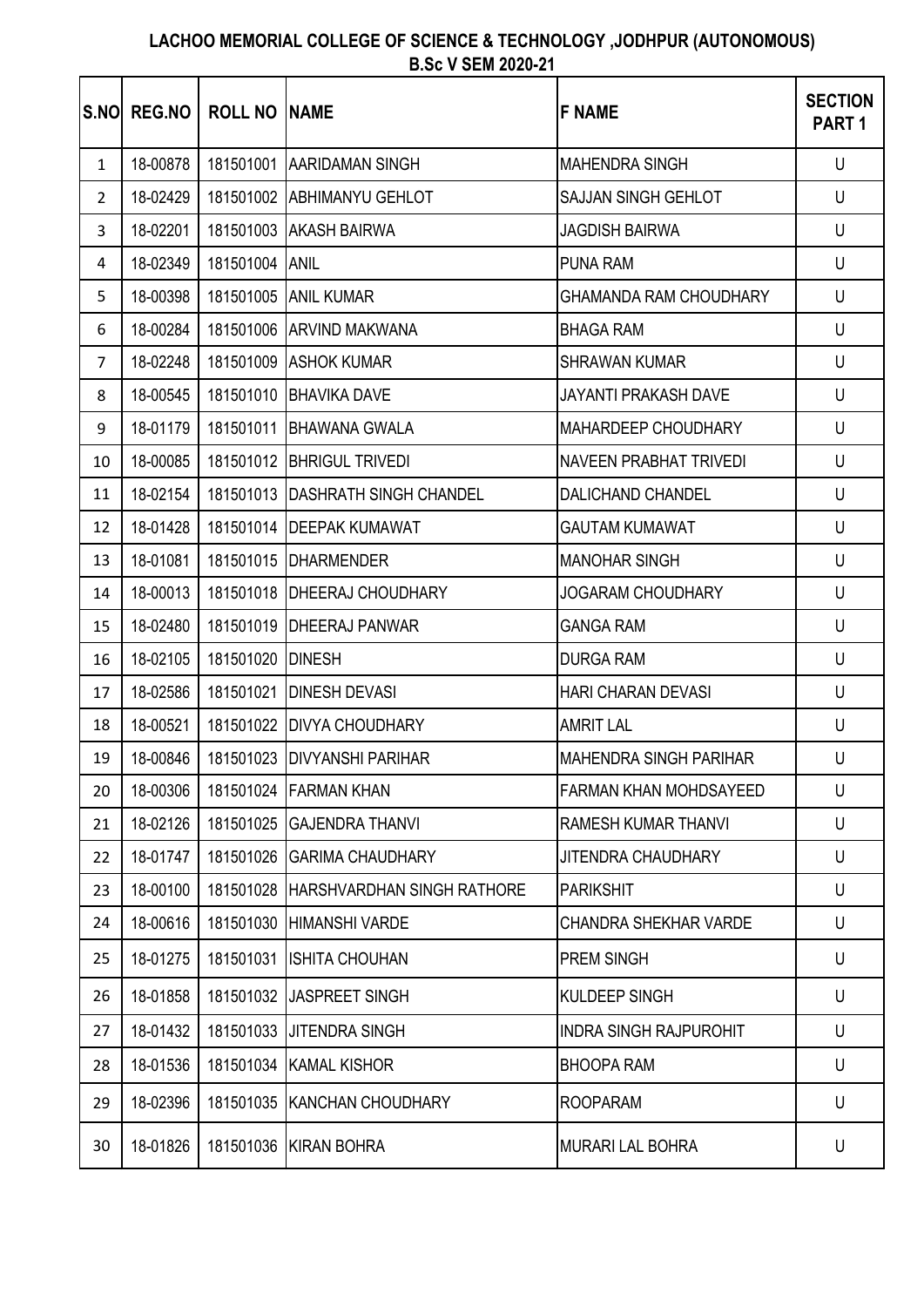| <b>S.NO</b>    | <b>REG.NO</b> | <b>ROLL NO INAME</b> |                               | <b>F NAME</b>                | <b>SECTION</b><br><b>PART 2</b> |
|----------------|---------------|----------------------|-------------------------------|------------------------------|---------------------------------|
| $\mathbf{1}$   | 18-00784      |                      | 181501037 KIRTI DEORA         | <b>KAMAL DEORA</b>           | U                               |
| $\overline{2}$ | 18-02239      |                      | 181501038 KRITIKA RAJOUR      | <b>RANJEET SINGH RAJOUR</b>  | U                               |
| 3              | 18-00379      |                      | 181501039 KULDEEP BHAMBU      | <b>CHENA RAM BHAMBU</b>      | $\cup$                          |
| 4              | 18-01128      |                      | 181501040 KULDEEP MALVIYA     | MITHALAL MALVIYA             | U                               |
| 5              | 18-00691      | 181501041 Iala RAM   |                               | <b>AIDAN RAM</b>             | U                               |
| 6              | 18-00668      |                      | 181501042 LAUKIK JAKHAR       | <b>BANSHI LAL JAKHAR</b>     | U                               |
| $\overline{7}$ | 18-02502      |                      | 181501043 LOKESH DAIYA        | <b>BABULAL DAIYA</b>         | U                               |
| 8              | 18-01149      |                      | 181501045   MADAN LAL         | <b>TEJA RAM</b>              | U                               |
| 9              | 18-02560      |                      | 181501046   MAHENDRA BAIRAD   | <b>JHIPAR RAM</b>            | U                               |
| 10             | 18-01724      |                      | 181501049 MANJEET SINGH       | <b>BHAGWAN SINGH</b>         | U                               |
| 11             | 18-01817      |                      | 181501051 MAYANK GUPTA        | <b>CHANDRA PRAKASH GUPTA</b> | U                               |
| 12             | 18-00113      |                      | 181501052 MEGHA SINGH         | <b>MANOJ KUMAR SINGH</b>     | U                               |
| 13             | 18-00972      |                      | 181501055 MOHIT KUMAR ROLAN   | <b>JAGDISH CHANDRA ROLAN</b> | U                               |
| 14             | 18-02485      |                      | 181501056 MONIKA JANGID       | <b>TARACHAND JANGID</b>      | U                               |
| 15             | 18-01692      |                      | 181501057 MUKESH CHOUDHARY    | <b>JOITA RAM</b>             | U                               |
| 16             | 18-00483      |                      | 181501058 NAMAN SONGARA       | <b>ASHOK KUMAR SONGARA</b>   | U                               |
| 17             | 18-00166      |                      | 181501059 NARENDER KUMAR      | <b>OM PRAKASH</b>            | U                               |
| 18             | 18-00333      |                      | 181501060 NAYYARA ANEES       | <b>ANEES AHMED</b>           | U                               |
| 19             | 18-01034      |                      | 181501061 NEELAM SONI         | <b>RAJESH SONI</b>           | U                               |
| 20             | 18-02258      |                      | 181501062 NEHA KHATRI         | <b>SURESH KUMAR KHATRI</b>   | $\cup$                          |
| 21             | 18-01845      |                      | 181501063 NEHA PANWAR         | JAI PRAKASH PANWAR           | U                               |
| 22             | 18-01197      | 181501064 NIHARIKA   |                               | OM PRAKASH PUROHIT           | U                               |
| 23             | 18-00646      |                      | 181501065 NIPUN TAK           | ARJUN SINGH TAK              | U                               |
| 24             | 18-00747      |                      | 181501066 PANKAJ KUMAR SHARMA | POONAM CHAND SHARMA          | U                               |
| 25             | 18-01982      |                      | 181501067   PAWAN GOYAL       | DEVA RAM                     | U                               |
| 26             | 18-00832      |                      | 181501068 PIYUSH JANGID       | <b>BABU LAL SUTHAR</b>       | U                               |
| 27             | 18-02637      |                      | 181501074 PRINCE MAHECHA      | POORAN KUMAR                 | U                               |
| 28             | 18-02498      |                      | 181501075 PRIYAL KANWAR       | <b>MADAN SINGH</b>           | U                               |
| 29             | 18-02730      | 181501076            | PRIYANKA SUTHAR               | RAJENDRA SUTHAR SUTHAR       | U                               |
| 30             | 19-04981      |                      | 191501201 MS.JASHODA          | <b>BABU LAL</b>              | U                               |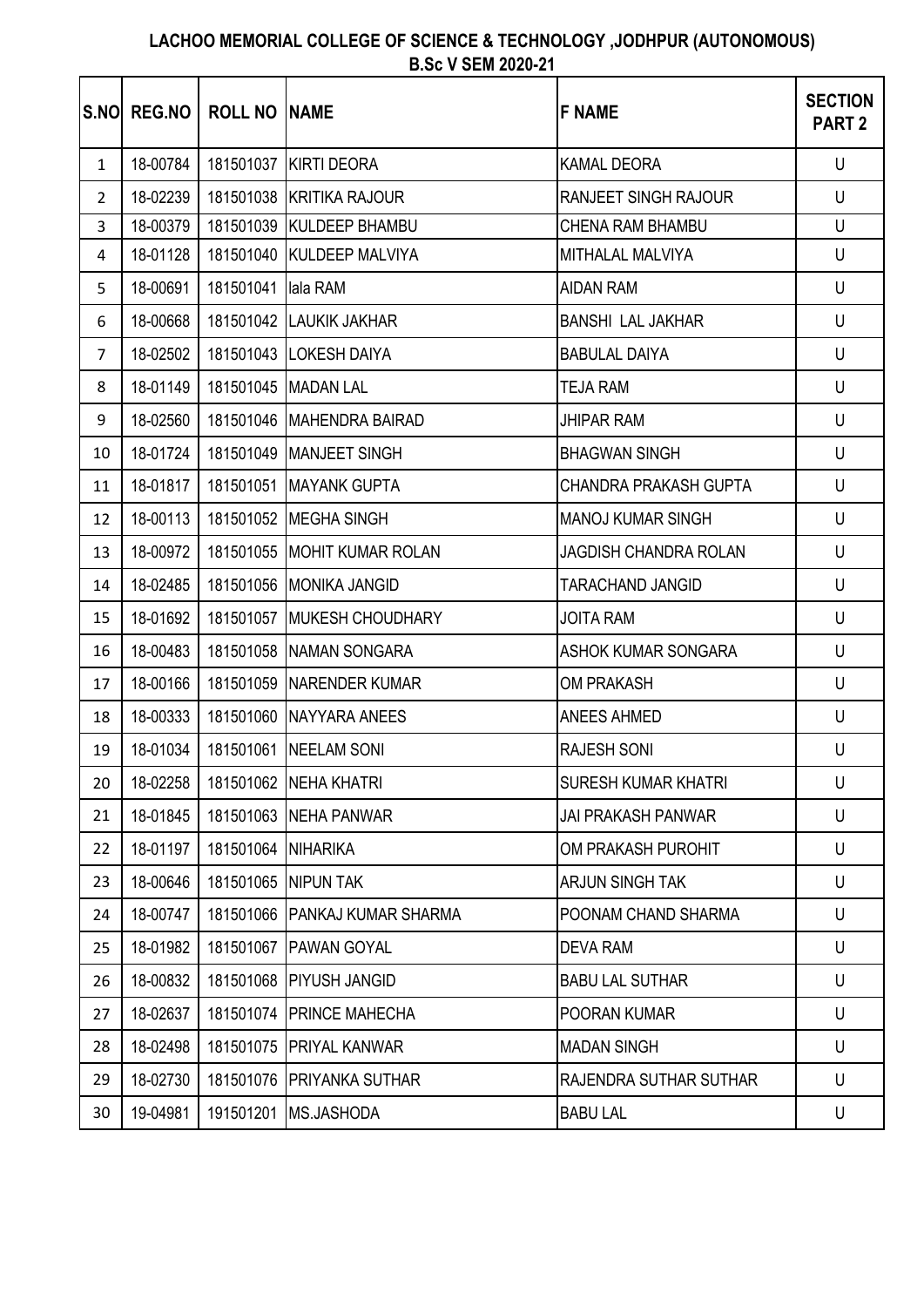| <b>S.NO</b>    | <b>REG.NO</b> | <b>ROLL NO</b> | <b>INAME</b>                 | <b>F NAME</b>              | <b>SECTION</b><br>PART <sub>1</sub> |
|----------------|---------------|----------------|------------------------------|----------------------------|-------------------------------------|
| $\mathbf{1}$   | 18-01058      | 181502001      | <b>AASHISH BHATI</b>         | KANHAIYA LAL BHATI         | V                                   |
| $\overline{2}$ | 18-01879      | 181502002      | <b>ANJALI VASWANI</b>        | JOGENDRA VASWANI           | $\sf V$                             |
| 3              | 18-00215      | 181502003      | <b>ARISHA KHAN PATHAN</b>    | <b>FARID KHAN PATHAN</b>   | $\vee$                              |
| 4              | 18-01158      | 181502004      | <b>ARYAN</b>                 | MADHUSUDAN MEGHWAL         | V                                   |
| 5              | 18-01682      | 181502006      | <b>BHAGVANTI</b>             | <b>SHANKAR LAL</b>         | $\vee$                              |
| 6              | 18-01298      | 181502007      | <b>BHAWANA JAIN</b>          | <b>MAHENDRA JAIN</b>       | $\sf V$                             |
| $\overline{7}$ | 18-02002      | 181502008      | <b>DASHRATH KHINCHI</b>      | <b>BABU LAL KHINCHI</b>    | $\vee$                              |
| 8              | 18-01480      | 181502009      | <b>DEEKSHA SAINI</b>         | KRISHANA KANAHAIYA SAINI   | $\vee$                              |
| 9              | 18-01683      | 181502010      | <b>GARIMA</b>                | RAM CHANDRA                | $\vee$                              |
| 10             | 18-01696      | 181502011      | <b>HARSHITA BOHRA</b>        | SARJAN DAYAL BOHRA         | $\sf V$                             |
| 11             | 18-01336      | 181502012      | <b>KAVYA UNNI</b>            | UNNI R                     | $\vee$                              |
| 12             | 18-02432      | 181502013      | <b>MANVENDRA SINGH BHATI</b> | <b>PRATAP SINGH</b>        | $\mathsf{V}$                        |
| 13             | 18-02592      | 181502014      | <b>MUSKAN SHARMA</b>         | <b>PRAMOD KUMAR SHARMA</b> | $\vee$                              |
| 14             | 18-00802      | 181502016      | <b>PARUL KANSARA</b>         | <b>LALIT KANSARA</b>       | $\vee$                              |
| 15             | 18-01023      | 181502017      | <b>POORVI VERMA</b>          | <b>MUKESH KUMAR</b>        | $\vee$                              |
| 16             | 18-00307      | 181502018      | <b>PRAFFUL JOSHI</b>         | VINOD JOSHI                | V                                   |
| 17             | 18-01097      | 181502020      | RAHUL JANGID                 | <b>GHANSHYAM JANGID</b>    | V                                   |
| 18             | 18-01891      | 181502021      | RAVINDRA BURIYA              | <b>KACHRA RAM</b>          | V                                   |
| 19             | 18-01150      | 181502022      | <b>RENU</b>                  | <b>CHAMPA LAL GAUR</b>     | $\vee$                              |
| 20             | 18-01323      | 181502024      | RINA CHOUDHARY               | POONA RAM                  | V                                   |
| 21             | 18-02146      | 181502025      | <b>SHRUTI PARIHAR</b>        | <b>SHAILESH PARIHAR</b>    | V                                   |
| 22             | 18-00604      | 181502026      | SNEHA AGARWAL                | ASHOK KUMAR AGARWAL        | V                                   |
| 23             | 18-01675      | 181502027      | <b>TAMANNA GUJAR</b>         | OM PRAKASH GUJAR           | $\vee$                              |
| 24             | 18-01363      | 181502028      | <b>UMESH BHARTI</b>          | <b>DEVANAND BHARTI</b>     | $\sf V$                             |
| 25             | 18-00694      | 181502029      | yash PRAJAPAT                | VINOD KUMAR PRAJAPAT       | $\sf V$                             |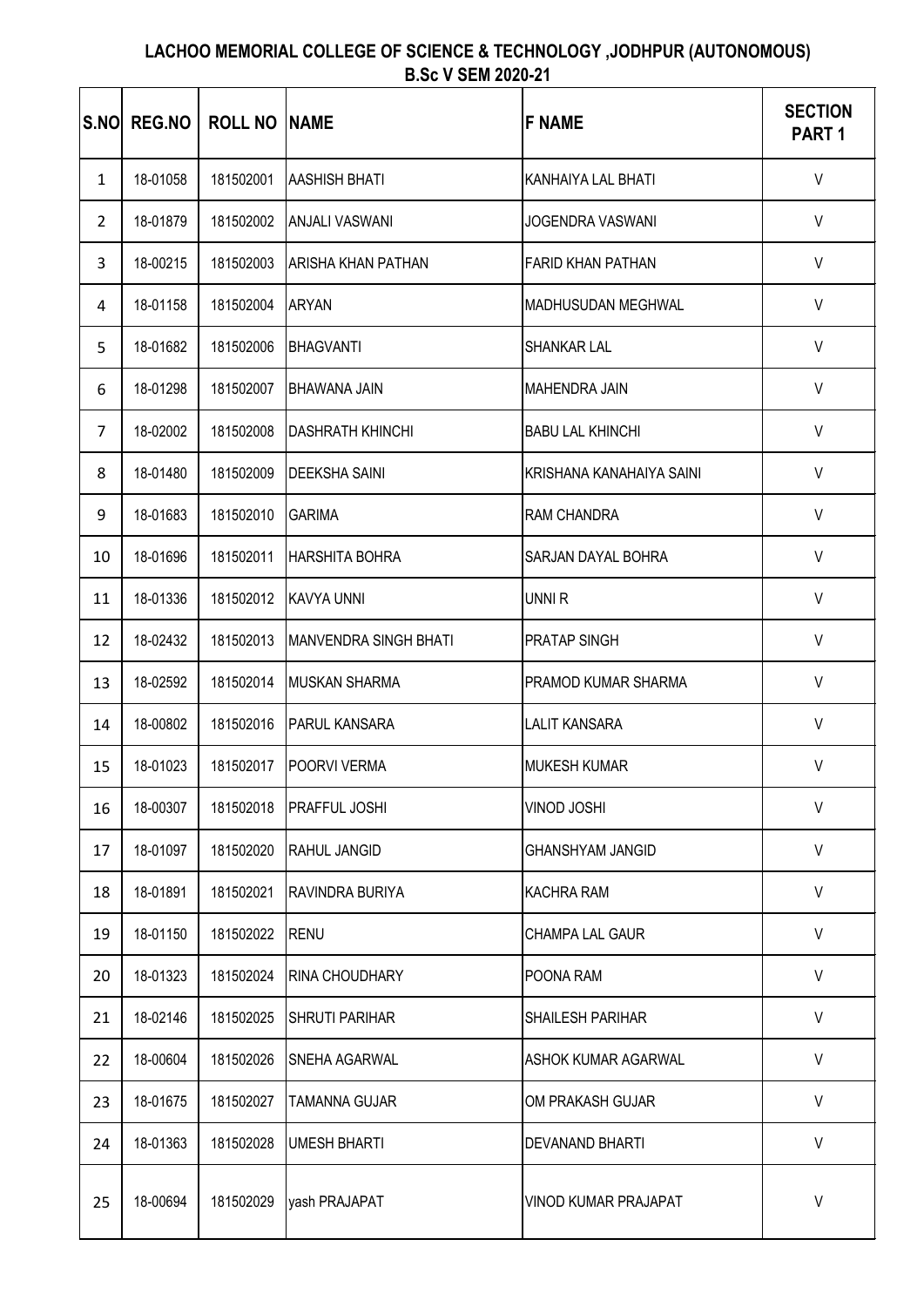| <b>S.NO</b>    | <b>REG.NO</b> | <b>ROLL NO  NAME</b> |                            | <b>F NAME</b>              | <b>SECTION</b><br>PART <sub>2</sub> |
|----------------|---------------|----------------------|----------------------------|----------------------------|-------------------------------------|
| $\mathbf{1}$   | 18-02005      | 181503001            | <b>AKSHITA SANKHLA</b>     | AMAR SINGH SANKHLA         | $\vee$                              |
| $\overline{2}$ | 18-01580      | 181503002            | <b>ANJALI NIMBARK</b>      | <b>MAHENDRA NIMBARK</b>    | $\vee$                              |
| 3              | 18-00583      | 181503003            | anshul dutt DAVE           | VISHAL DUTT DAVE           | $\vee$                              |
| 4              | 18-00759      | 181503004            | <b>ARUN KUMAR BAYAVAT</b>  | <b>MOHAR SINGH</b>         | $\vee$                              |
| 5              | 18-00355      | 181503005            | Arun SARASWAT              | <b>JETHARAM SARASWAT</b>   | $\vee$                              |
| 6              | 18-00271      | 181503006            | DAIDEEPYA SAXENA           | SHYAM BIHARI SAXENA        | $\vee$                              |
| $\overline{7}$ | 18-01785      | 181503007            | <b>DEEKSHA HATTILA</b>     | HARSH VARDHAN HATTILA      | $\vee$                              |
| 8              | 18-01523      | 181503008            | <b>DHARMENDER SINGH</b>    | <b>NARAYAN SINGH</b>       | $\vee$                              |
| 9              | 18-00576      | 181503009            | digvijay singh JODHA       | KARNI SINGH JODHA          | $\vee$                              |
| 10             | 18-02428      | 181503010            | <b>DILEEP SINGH BHATI</b>  | <b>NARAYAN SINGH BHATI</b> | $\vee$                              |
| 11             | 18-01409      | 181503011            | <b>DIVANSHI GARG</b>       | KAMAL KISHORE GARG         | $\vee$                              |
| 12             | 18-00502      | 181503012            | <b>DIVYA JAKHAR</b>        | MUKESH JAKHAR              | $\vee$                              |
| 13             | 18-02173      | 181503014            | <b>HARSH SINGH RATHORE</b> | DASHRATH SINGH RATHORE     | $\vee$                              |
| 14             | 18-00950      | 181503015            | HARSHITA MIRCHANDANI       | PRAKASH MIRCHANDANI        | $\mathsf{V}$                        |
| 15             | 18-01717      | 181503017            | <b>HIMANSHI PRAJAPAT</b>   | BHEEKHA RAM PRAJAPAT       | $\vee$                              |
| 16             | 18-02225      | 181503018            | HIMANSHU MODI              | RAJENDER MODI              | $\vee$                              |
| 17             | 18-01085      | 181503019            | jaya SEN                   | <b>BALVEER SINGH SEN</b>   | $\vee$                              |
| 18             | 18-01721      | 181503020            | <b>JIYA JOSHI</b>          | <b>MOHAN KISHAN JOSHI</b>  | $\vee$                              |
| 19             | 18-00844      | 181503021            | <b>JUNAID HUSSAIN</b>      | ZAKIR HUSSAIN              | $\vee$                              |
| 20             | 18-01173      | 181503022            | KHUSHI CHOUHAN             | KUSHAL SINGH RAWAT         | $\vee$                              |
| 21             | 18-01538      | 181503023            | <b>KOMAL MALINDA</b>       | RAM RATAN BALAI            | $\vee$                              |
| 22             | 18-02632      | 181503024            | <b>KOMAL VYAS</b>          | <b>DINESH VYAS</b>         | $\vee$                              |
| 23             | 18-02631      | 181503025            | <b>KUNIKA DAVE</b>         | SURAJ RAJ DAVE             | $\vee$                              |
| 24             | 18-02760      | 181503026            | <b>LAKSHYA DAVE</b>        | MAHESH KUMAR DAVE          | $\vee$                              |
| 25             | 18-02718      | 181503028            | <b>MAMTA PALIWAL</b>       | PRABHULAL PALIWAL          | $\vee$                              |
| 26             | 18-01590      | 181503029            | MEEMANSA SHARMA            | DHARMENDRA SHARMA          | $\vee$                              |
| 27             | 18-01606      | 181503030            | <b>MEGHA VERMA</b>         | DEVENDRA VERMA             | V                                   |
| 28             | 18-00982      | 181503031            | <b>MONIKA</b>              | <b>VIJAY KUMAR</b>         | $\vee$                              |
| 29             | 18-00219      | 181503032            | Nandita Arora              | PARAMANAND ARORA           | $\vee$                              |
| 30             | 18-00370      | 181503033            | <b>NIKITA RATHORE</b>      | KALISH NARAYAN SINGH       | $\vee$                              |
| 31             | 18-02580      | 181503034            | <b>PURVI KAUSHK</b>        | ANURAG KAUSHIK             | $\vee$                              |
| 32             | 18-01980      | 181503035            | <b>SAHIL PANWAR</b>        | SHARWAN KUMAR PANWAR       | $\vee$                              |
| 33             | 18-00971      | 181503036            | <b>SAKSHI DIXIT</b>        | LATE KAMAL DIXIT           | $\vee$                              |
| 34             | 18-02137      | 181503037            | SAKSHI GEHLOT              | <b>BHARAT GEHLOT</b>       | $\vee$                              |
| 35             | 18-01854      | 181503038            | SAMRIDHI OJHA              | DHARMENDRA OJHA            | V                                   |
| 36             | 18-02727      | 181503039            | SANA FATIMA ANSARI         | ZAKIR HUSSAIN ANSARI       | $\vee$                              |
| 37             | 18-00998      | 181503042            | <b>SHRUTI PARAKH</b>       | <b>MANISH PARAKH</b>       | V                                   |